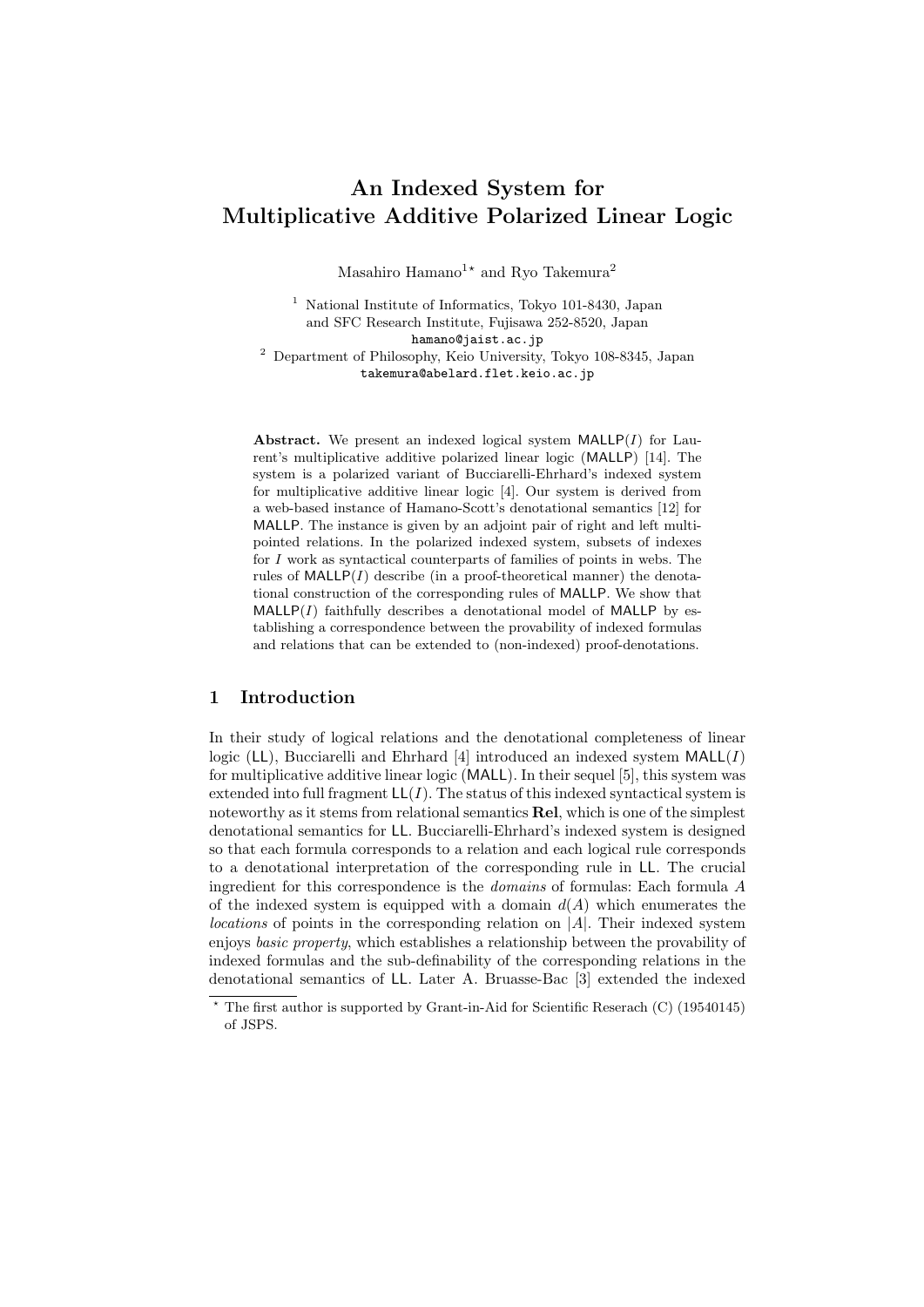system to the second order by adapting relational semantics to Girard's objects of variable type.

Another logical framework in which locations play a key role is that of Girard's ludics [11]. In ludics one abstracts locations, where syntactical formulas give its occurrences through construction of proofs. Several similarities (though not rigorous) have been noticed with the indexed system discussed above. Among them, one observes a common idea in the underlying *hypersequentialized calculus* [10] on which ludics is founded. In the hypersequenatialized calculus, which is a variant of MALL, each formula is equipped with a coherent space (rather than the more primitive notion of relation), and each inference rule is defined in terms of the construction of cliques for the equipped spaces. While sharing such similar syntactical construction with reflecting semantics, the key ingredient, peculiar to ludics, is polarity (see [11]). Polarity was introduced by Girard [8]. Through Laurent's formalization of polarized linear logic LLP [14], polarity turns out to be an important parameter controlling linear proof-theory. Most fundamentally, polarity enables categorization of Andreoli's [1] dual properties of *focalization* and *reversibility* of connectives for proof-search in LL. In polarized linear logic, reversible and focusing connectives are characterized simply as *negative* and *positive*. As is the case with ludics, polarity is also a crucial tool for handling locations game-theoretically. Laurent [15] establishes how polarity dominates game-theoretical computational models arising from LL. Polarity and locations are becoming a crucial tandem for understanding the computational meaning of LL.

Given the above, a natural question arises: Is there any polarized variant of Bucciarelli-Ehrhard's indexed system that naturally accommodates polarity in its indexes? The existence of such a system would guarantee that polarity is a stable core controlling both syntax and semantics uniformly, whose combination is at the heart of indexed systems. In this paper, we answer this question affirmatively by presenting an indexed system  $\text{MALLP}(I)$  for the multiplicative additive fragment MALLP [14] of Laurent's LLP. Our indexed system is designed by means of multi-pointed relational semantics, a web-based instance of Hamano-Scott's denotational semantics [12] for MALLP. The cornerstone of our multi-pointed relational semantics is a pair of contravariant categories **PRel***<sup>l</sup>* and **PRel***r*. Left (resp. right) multi-pointed relational semantics **PRel***<sup>l</sup>* (resp. **PRel***r*) consist of multi-pointed sets (i.e., sets with distinguished multi-points) and of relations preserving the distinguished elements from left (resp. from right). Polarity shifting operators are then interpreted as a pair of adjoint functors between the contravariant pair. In addition to the adjunction, the usual relations provide *bimodule*  $\hat{\text{Rel}}$  so that it is closed under left (resp. right) compositions from **PRel***<sup>r</sup>* (resp. **PRel***l*). Being a polarized variant of **Rel**, our framework  $(\langle \text{ PRel}_l, \text{ PRel}_r \rangle, \text{ Rel})$  provides one of the simplest denotational semantics for MALLP.

Our  $\text{MALLP}(I)$ , designed from multi-pointed relational semantics, is a polarized variant of Bucciarelli-Ehrhard's  $\text{MAL}(I)$ : the usual multiplicative additive rules for the former coincide with those for the latter under the polarity con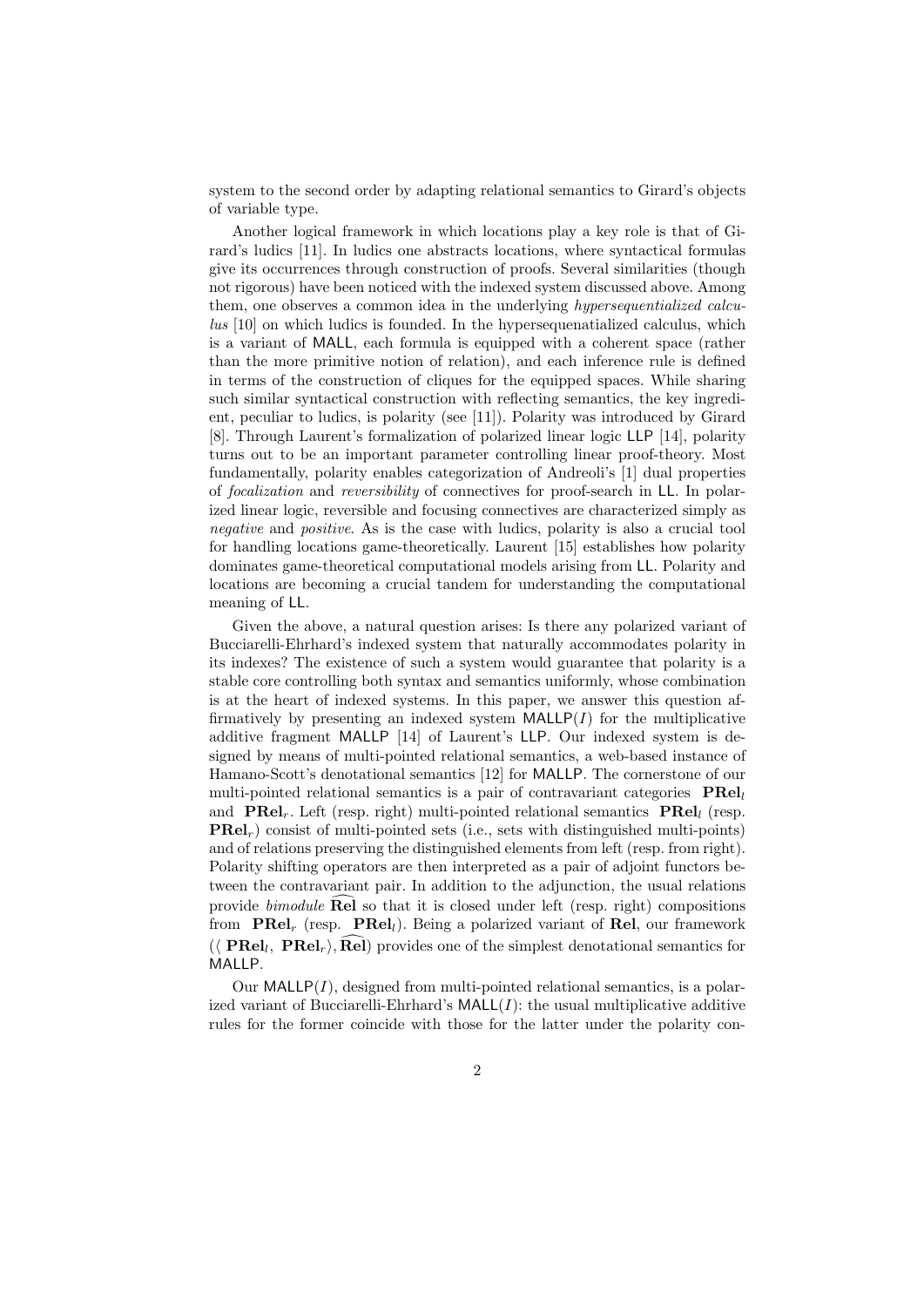straint. It is remarkable that in our MALLP(*I*) there arise, corresponding to  $\downarrow$ , parameterized  $\downarrow$ <sub>K</sub>-rules with subsets *K*'s of *I*. Each  $\downarrow$ <sub>K</sub>-rule comes equipped with a side condition on domains by reflecting the corresponding categorical adjunction. In  $\text{MALLP}(I)$  polarity behaves compatibly with indexes since focusing/reversible properties are captured by indexed positive/negative connectives.  $MALLP(I)$  formulas correspond bijectively to relations arising in our relational denotational semantics. The main goal of this paper is to establish a basic property (Theorem 1), that is a polarized version of Bucciarelli-Ehrhard's property established in [4]. This basic property states that a family of points is contained in a (denotation of) MALLP proof if and only if the corresponding MALLP(*I*) formula is provable in the indexed system.

#### **2 Multi-pointed relational semantics for** MALLP

In this section, we introduce *multi-pointed relational* semantics, which is a variant of relational semantics. Multi-pointed relations are shown to provide a simple denotational semantics for polarized multiplicative additive linear logic (MALLP). (See [14] for the syntax of MALLP.) This is a polarized analogy of the category **Rel** of relations, which, as is well-known, provides one of the simplest denotational semantics for usual multiplicative additive linear logic (MALL) (see [5, 2] for **Rel**). Let us begin by defining a pair of categories **PRel***<sup>r</sup>* and **PRel***<sup>l</sup>* of right and left multi-pointed relations. The right/left pair corresponds to negative/positive polarity of MALLP.

*Notation:* When *X* and *Y* are sets, we denote by  $X \times Y$  the cartesian product of them; and by  $X + Y$  the disjoint union of them, i.e.,  $\{1\} \times X \cup \{2\} \times Y$ .

**Definition 1 (PRel**<sub>*r*</sub> **and PRel**<sub>*l*</sub>**).** The categories  $\mathbf{PRel}_r$  of right-multipointed relations and **PRel***<sup>l</sup>* of left-multi-pointed relations are defined as follows:

An object *A* is a pair  $(|A|, \text{mp}(A))$ , where  $|A|$  is a set called the web of *A*, and mp(*A*) is a finite subset of |*A*|. Moreover if  $|A| \neq \emptyset$ , then mp(*A*)  $\neq \emptyset$ . Each element of mp(*A*) is called a distinguished element of *A*.

A morphism from *A* to *B* is a relation  $R \subseteq |A| \times |B|$  which satisfies

$$
mp(A) = R[mp(B)]
$$
 for **PRel**<sub>r</sub>  
[mp(A)] $R = mp(B)$  for **PRel**<sub>l</sub>

where, for sets  $X \subseteq |A|$  and  $Y \subseteq |B|$ , and for a relation  $R \subseteq |A| \times |B|$ ,

 $R[Y] = \{a \mid \exists b \in Y, (a, b) \in R\}$  and  $[X]R = \{b \mid \exists a \in X, (a, b) \in R\}.$ 

Compositions for each category are *relational* so that given  $R : A \rightarrow B$  and  $S: B \to C$ ,  $S \circ R = \{(a, c) \mid \exists b \in B, (a, b) \in R \text{ and } (b, c) \in S\} : A \to C$ . This composes in each categories because it holds that  $R[S[mp(C)]] = (S \circ R)[mp(C)]$ and  $[\text{mp}(A)]R|S = [\text{mp}(A)](S \circ R).$ 

There are obviously forgetful functors  $| \cdot |$  both from  $\textbf{PRel}_r$  and  $\textbf{PRel}_l$  to the category **Rel** of relations.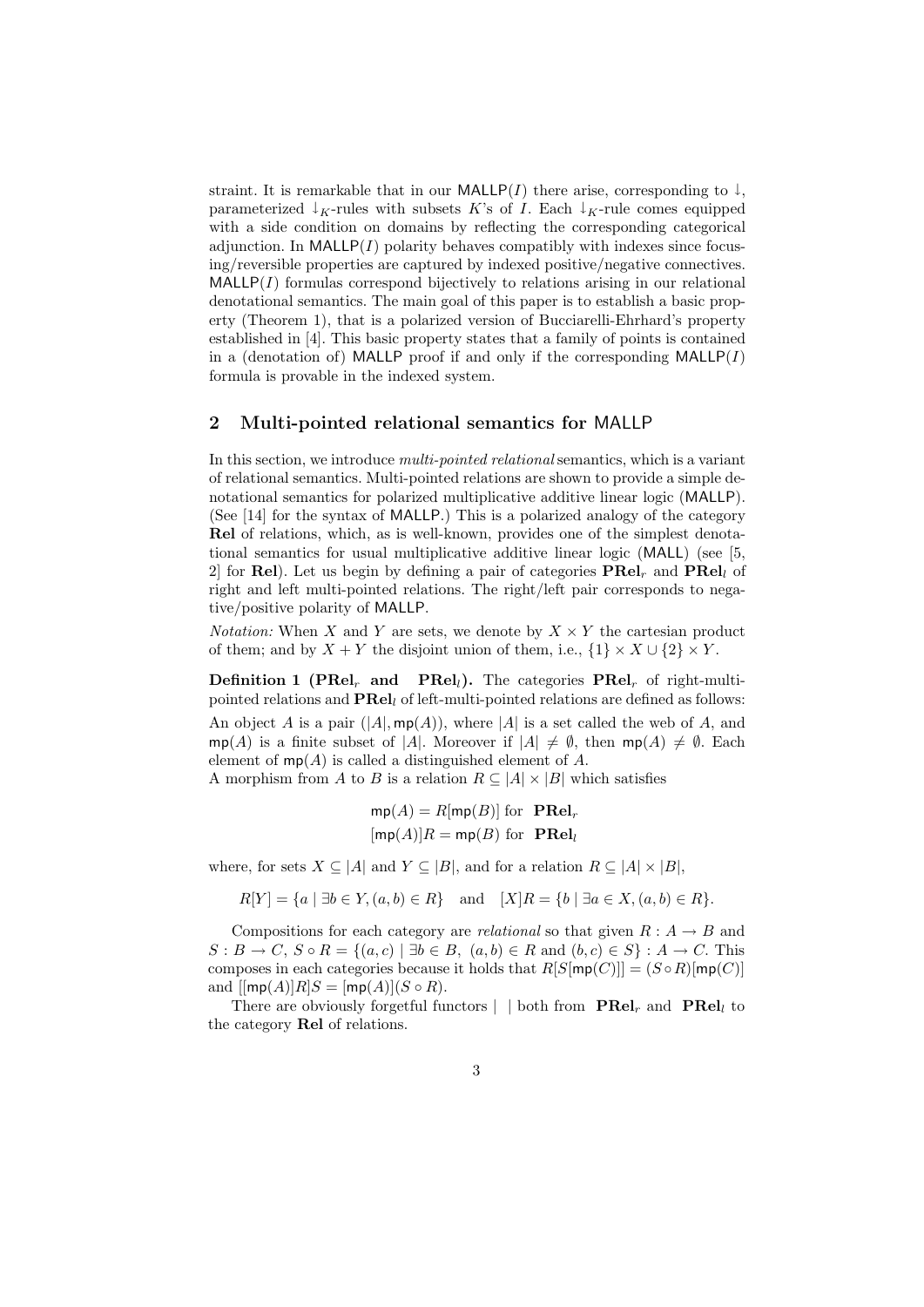The two categories  $\textbf{PRel}_l$  and  $\textbf{PRel}_r$  are contravariantly equivalent. This is given by  $()^{\perp}$ , which leaves the objects invariant but reverses the relations and compositions:

$$
(\ )^{\perp}:(\ \mathbf{PRel}_r)^{op}\simeq\ \mathbf{PRel}_l
$$

Starting from the contravariantly equivalent pair, we give a denotational semantics for polarized MALL by the following Definition 2. See Section 3 and Definition A.1 in Hamano-Scott [12] for the definition of categorical semantics for MALLP. Note that, in the following, their general framework based on Definition A.1 is adapted so that *bimodules* play a role between the two categorical pair. See also Cockett-Seely [6] for bimodules in polarized category. Our bimodule may be seen as a concrete instance of Example 3.0.2 of [6].

#### **Definition 2 (Polarity-changing functors and bimodule).**

*− The functors ↑ and ↓* are defined as follows:

$$
\downarrow : \textbf{PRel}_l \longrightarrow \textbf{PRel}_r \tag{1}
$$

$$
\uparrow : \textbf{PRel}_r \longrightarrow \textbf{PRel}_l \tag{2}
$$

 $(On \text{ objects}) | \downarrow A | = | \uparrow A | = \{ * \} + |A| \text{ with } mp(\downarrow A) = np(\uparrow A) = \{ * \},$ (On morphisms) Given a morphism  $R \subseteq |A| \times |B|$ ,

$$
\downarrow R := \uparrow R := R + \{(*,*)\},
$$

which are morphisms of  $\downarrow A \rightarrow \downarrow B$  and of  $\uparrow A \rightarrow \uparrow B$ .

The unique element of  $mp(1A)$  (resp.  $mp(1A)$ ) is often denoted by  $*_\downarrow$  (resp. by *∗↑* ) to stress that the distinguished point arises to interpret the *↓* (resp. the *↑*). The above definition yields the strict form  $(1N)^{\perp} = \uparrow N^{\perp}$  and  $(\uparrow P)^{\perp} = \downarrow P^{\perp}$  of De Morgan duality between *↓* and *↑*.

Note that the functors (1) and (2) factor through *| |* to **Rel** by inducing the functors from **Rel** respectively to **PRel***<sup>r</sup>* and to **PRel***<sup>l</sup>* . By abuse of notation, the induced functors are also denoted by *↓* and *↑*, respectively. See the diagram depicting Lemma 1 below, where the clockwise and the anticlockwise triangles show the factorizations.

 $-$  A *bimodule* **Rel**(*P, N*) consists of maps of the form  $P \rightarrow N$  for object  $P \in$ **PRel**<sub>*r*</sub> and  $N \in \mathbf{PRel}_l$  so that they are closed under left (respectively, right) composition of morphisms from **PRel***<sup>l</sup>* (respectively from **PRel***r*). A bimodule is thus characterized by a profunctor:

$$
\mathbf{\hat{R}el}(-,-): (\mathbf{PRel}_{r})^{op}\times \mathbf{PRel}_{l}\to \mathbf{Set}
$$

so that each instantiation determines a set of these maps. We define

$$
\mathbf{Rel}(P, N) = \mathbf{Rel}(|P|, |N|)
$$
\n(3)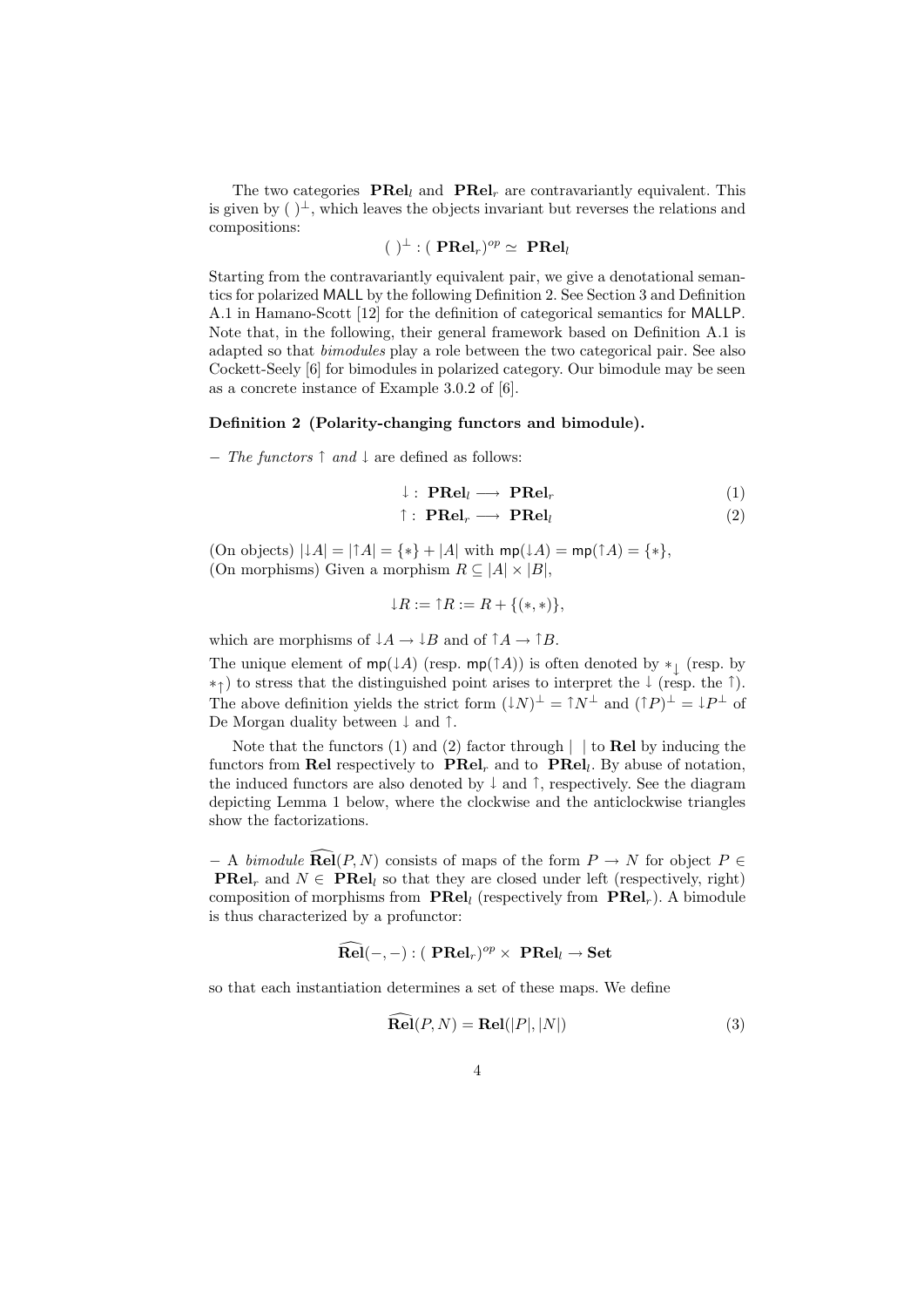That is, the maps  $P \to N$  consist of *usual relations* of  $P \to N$  (i.e., of morphism of **Rel**).

Then the bimodule obviously satisfies:

$$
\widehat{\mathrm{Rel}}(1, P^{\perp} \times N) \cong \widehat{\mathrm{Rel}}(P, N)
$$

where **1** is an object of **PRel**<sub>*r*</sub> such that  $|1| = \{*\}$  and  $\times$  is the cartesian product of **Rel** for objects of **PRel***<sup>l</sup>* .

Finally, the following series of adjunctions are crucial in order to obtain a polarized category:

**Lemma 1 (Adjunctions).** *The following adjunctions hold:*



*That is, for every object*  $P \in \textbf{PRel}_r$  *and*  $N \in \textbf{PRel}_l$ *, there are natural isomorphisms*

$$
\mathbf{PRel}_{l}(\uparrow P, N) \cong \widehat{\mathbf{Rel}}(P, N) \cong \mathbf{PRel}_{r}(P, \downarrow N) \tag{4}
$$

*Proof.* We show the right-isomorphism (dually for the left). Let  $R \in \mathbf{PRel}_r(P, \downarrow N)$ . Since *R* is right-multi-pointed, we have  $mp(P) = R[mp(\downarrow N)]$ , which implies that if (*a, ∗↓* ) *∈ R* then *a ∈* mp(*P*) and that *∀p ∈* mp(*P*)*,* (*p, ∗↓* ) *∈ R*. Hence, *R* is written as  $\{(p, *_{\downarrow}) \mid p \in \text{mp}(P)\} \cup R'$  for a unique  $R' \in \text{Rel}(P, N)$ . The correspondence from  $R$  to  $R'$  is bijective and gives the natural isomorphism.

**Proposition 1 (Multi-pointed relational model for** MALLP**).** *The pair*  $\langle$  **PRel<sub>l</sub>**, **PRel**<sub>*r*</sub> $\rangle$  *together with the module*  $\widehat{\text{Rel}}$  *forms a polarized category, and hence a denotational semantics for* MALLP*. This polarized category is denoted*  $by$  ( $\langle$  **PRel**<sub>*i*</sub>, **PRel**<sub>*r*</sub> $\rangle$ , **Rel**)*.* 

The categorical framework presented so far yields the following interpretation of formulas and of proofs of MALLP.

**Definition 3 (Interpretation of** MALLP **formulas).** Positive (resp. negative) formulas *A* of MALLP are interpreted by objects  $(|A|, mp(A))$  in  $\text{PRel}_r$  (resp. in **PRel***l*):

- *− |***1***|* = *{∗}*, *|⊥|* = *{∗}* and mp(**1**) = mp(*⊥*) = *{∗}*.
- *−*  $|T| = |0| = ∅$  and  $mp(T) = mp(0) = ∅$ .
- $-|P\otimes Q|=|P|\times |Q|, |M\hat{B}N|=|M|\times |N|$  and  $mp(X\otimes Y)=mp(X\hat{B}Y)=$  $mp(X) \times mp(Y)$ .
- $|P \oplus Q| = |P| + |Q|$ ,  $|M \& N| = |M| + |N|$  and  $mp(X \oplus Y) = mp(X \& Y) =$  $mp(X) + mp(Y)$ .
- *− |↑P|* = *{∗}* + *|P|*, *|↓N|* = *{∗}* + *|N|* and mp(*↓N*) = mp(*↑P*) = *{∗}*.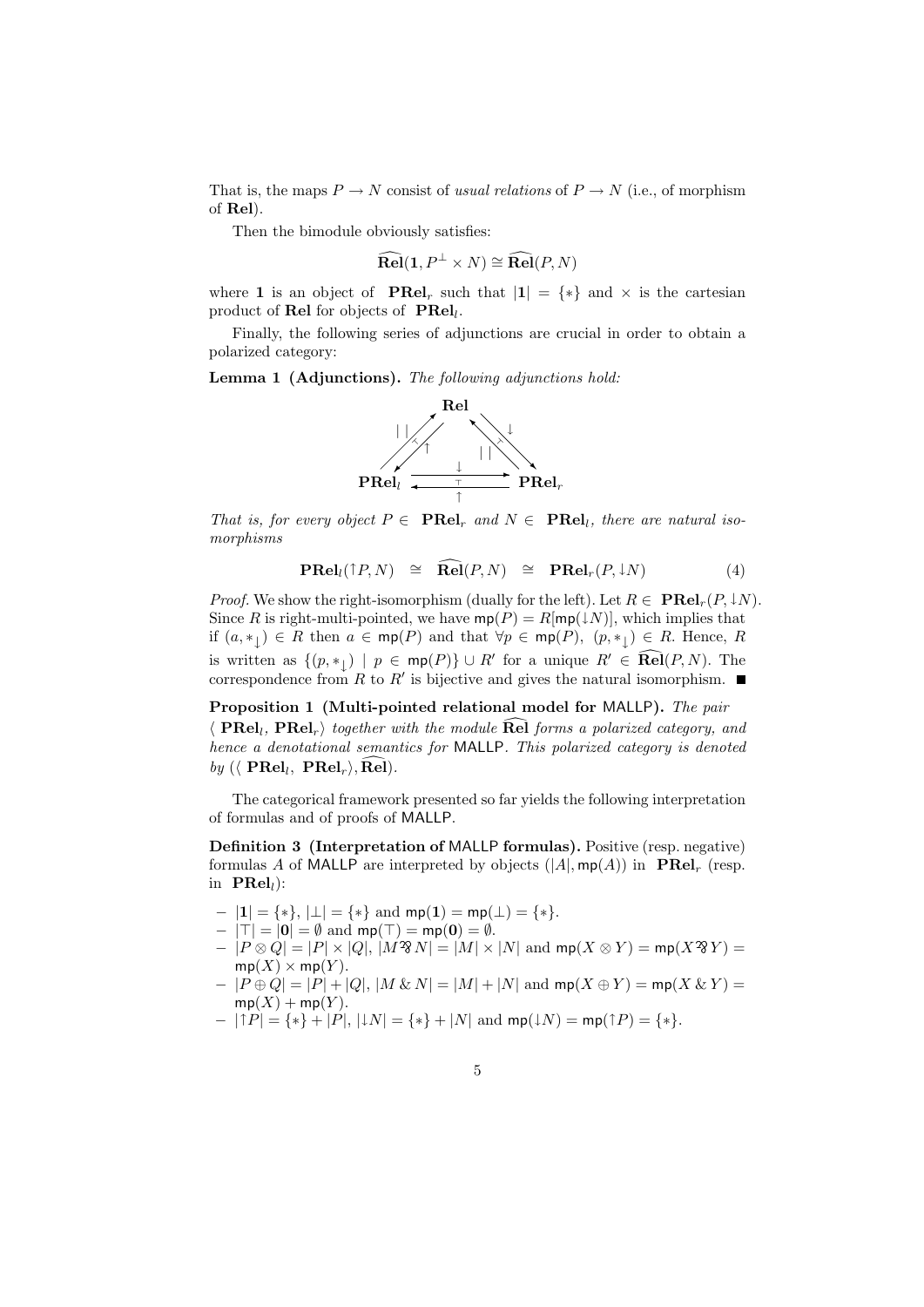**Definition 4 (Interpretation of proofs).** Every MALLP-proof  $\pi$  is interpreted in  $(\langle \text{PRel}_l, \text{PRel}_r \rangle, \hat{\text{Rel}})$  by  $\pi^*$ , which is a map either in  $\text{PRel}_r$  or in Rel depending on whether the end sequent contains a positive formula or not, respectively.

Rules for the usual linear logic are the same as [4]. In the following, for a sequence *M* of negative formulas  $N_1, \ldots, N_n$ , the sequence *M* (resp.  $M^{\perp}$ ) is identified with the object  $N_1 \mathcal{B} \cdots \mathcal{B} N_n$  of **PRel**<sub>*l*</sub> (resp.  $N_1^{\perp} \otimes \cdots \otimes N_n^{\perp}$  of **PRel**<sub>*r*</sub>).

*−* When  $\pi$  is  $\vdash P^{\perp}, P$ , we define  $\pi^* = \{(a, a) \mid a \in |P|\}$  ∈ **PRel***r*(*P, P*) *π*1 *` ∆, N π*2

*−* When *π* is  $\frac{N \times I}{I \times A}$ , *N*  $\frac{I}{I}$  *cut* , we define

$$
\pi^* = \{ (\delta, \lambda) \mid \exists a, \ (\delta, a) \in \pi_1^* \text{ and } (\lambda, a) \in \pi_2^* \}
$$

Since  $\pi_2^*$  is always a map in **PRel**<sub>*r*</sub>,  $\pi^*$  is a map either in **PRel**<sub>*r*</sub> or in **Rel**, depending on whether  $\Delta$  contains a positive formula or not, respectively.

- When 
$$
\pi
$$
 is  $\frac{\vdash \mathcal{M}, N}{\vdash \mathcal{M}, \downarrow N} \downarrow$ , we define

$$
\pi^* = \pi_1^* \cup \{ (p, *_{\downarrow}) \mid p \in \mathsf{mp}(\mathcal{M}) \} \quad \in \; \mathbf{PRel}_r(\mathcal{M}^{\perp}, \downarrow \! N)
$$

 $\pi^*$  is obtained from  $\pi_1^* \in \mathbf{Rel}(\mathcal{M}^\perp, N)$  by the right adjunction of (4). *π*1

*−* When *π* is  $\vdash \mathcal{M}, F$  $\frac{\vdash M, P}{\vdash M, \uparrow P}$  , we define  $\pi^* = \pi_1^*$   $\in \textbf{Rel}(\mathcal{M}^\perp, \uparrow P)$ .

 $\pi^*$  is obtained from  $\pi_1^* \in \mathbf{PRel}_r(\mathcal{M}^\perp, P)$  by composing  $\eta: P \to \uparrow P$ , which is the unit of the left adjunction of (4); i.e.,  $\eta = \{(p, p) | p \in |P|\}$ . Note that the composition of  $\eta$  acts identically on morphisms.

Our simple interpretation above provides a nice framework for discriminating the two proofs of Example 1 below.

*Example 1 (Denotations of proofs in*  $(\langle \text{ PRel}_l, \text{ PRel}_r \rangle, \text{Rel})$ ). Let us consider a MALLP-sequent  $\vdash \uparrow \downarrow \uparrow \uparrow$ ,  $\uparrow \downarrow \perp$  and two different proofs  $\pi_1$  and  $\pi_2$  for this:

| $\pi_1 =$ | $\vdash$ 1, $\bot$<br>$\vdash$ 1, 1<br>$\models \downarrow \uparrow$ 1, $\perp$<br>$\vdash$ $\uparrow \downarrow \uparrow$ 1, $\perp$<br>$\vdash$ $\uparrow \downarrow \uparrow$ 1, $\downarrow \perp$ | $\{(1, B)\}\$<br>$\{(1, B)\}\$<br>$\{(\downarrow_a, B), (1, B)\}\$<br>$\{(\downarrow_a, B), (1, B)\}\$<br>$\{(\ulcorner a, \downarrow_c), (\downarrow_a, B), (1, B)\}\$ | $\pi$ <sub>2</sub> = | $\vdash 1, \bot$<br>$\vdash$ 1, $\perp$<br>$\vdash$ $\uparrow$ 1, $\downarrow$ $\perp$<br>$\models$ $\uparrow$ 1, $\uparrow \downarrow \perp$<br>$\vdash \downarrow \uparrow$ 1, $\uparrow \downarrow \perp$ | $\{(1, B)\}\$<br>$\{(1, B)\}\$<br>$\{(\mathbb{T}_b, \mathbb{T}_c), (1, B)\}\$<br>$\{(\ulcorner_b, \downarrow_c), (1, B)\}\$<br>$\{(\downarrow_a, \uparrow_c), (\uparrow_b, \downarrow_c), (1, B)\}\$ |
|-----------|--------------------------------------------------------------------------------------------------------------------------------------------------------------------------------------------------------|-------------------------------------------------------------------------------------------------------------------------------------------------------------------------|----------------------|--------------------------------------------------------------------------------------------------------------------------------------------------------------------------------------------------------------|------------------------------------------------------------------------------------------------------------------------------------------------------------------------------------------------------|
|           | $\vdash$ $\uparrow \downarrow \uparrow$ 1, $\uparrow \downarrow \perp$                                                                                                                                 | $\{(\ulcorner a, \vdash_c), (\vdash_a, B), (1, B)\}\$                                                                                                                   |                      | $\vdash$ 1 $\downarrow$ 1, 1 $\downarrow$ $\perp$                                                                                                                                                            | $\{(\downarrow_a, \uparrow_c), (\uparrow_b, \downarrow_c), (1, B)\}\$                                                                                                                                |

The right-hand side of each subproof designates its interpretation, where we take  $|\uparrow\downarrow\uparrow\mathbf{1}| = {\uparrow_a, \downarrow_a, \uparrow_b, 1}$  and  $|\uparrow\downarrow\perp| = {\uparrow_c, \downarrow_c, B}$  so that  $\downarrow_a = \uparrow_c, \uparrow_b = \downarrow_c$  and  $1 = B$ . As is seen above, the two proofs  $\pi_1$  and  $\pi_2$  are interpreted by different relations.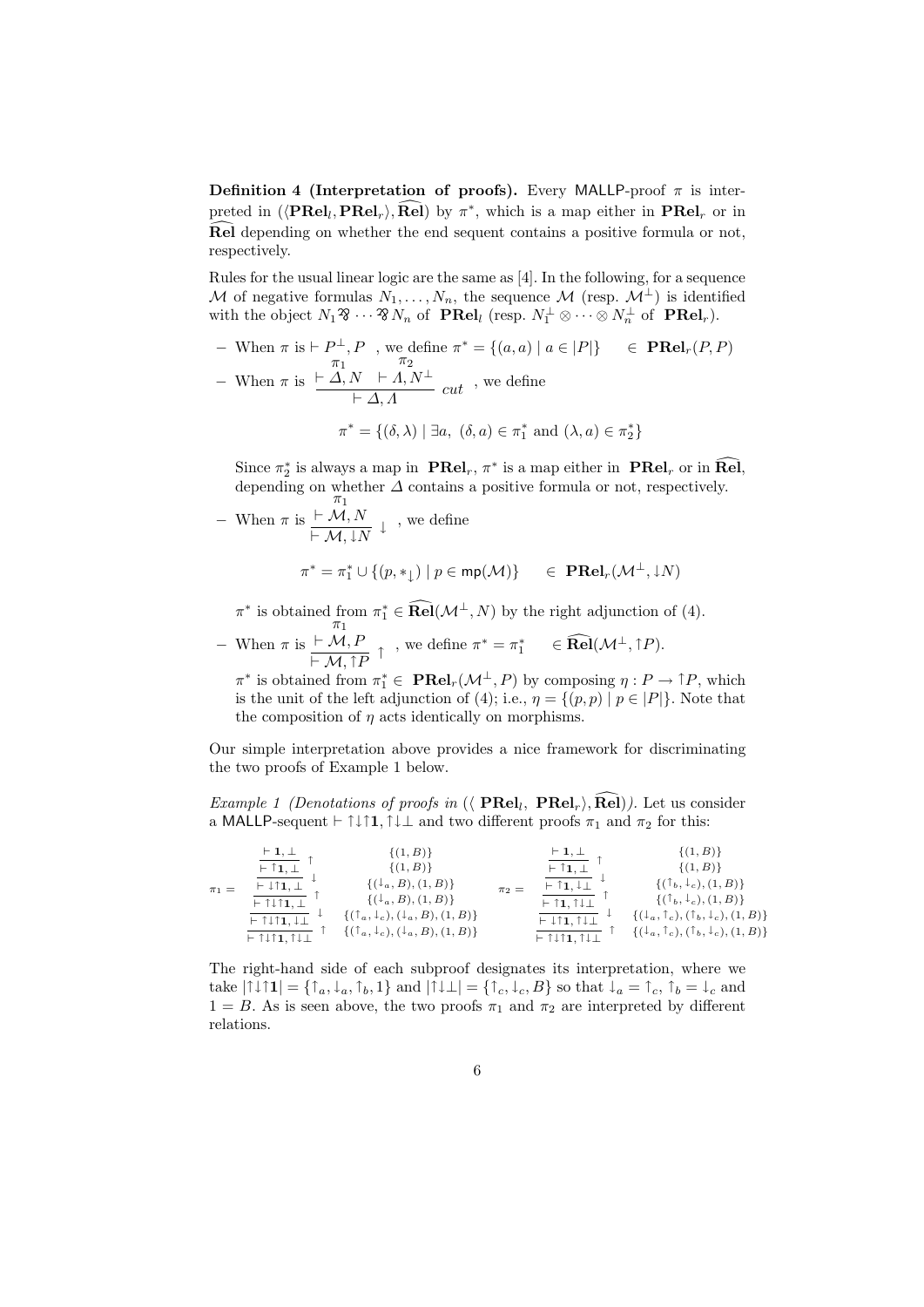# **3 Indexed multiplicative additive polarized linear logic**  $MALLP(I)$

In this section, we present an indexed logical system  $\textsf{MALLP}(I)$ , which is a conservative extension of MALLP. The syntactical system MALLP(*I*) arises from our multi-pointed relational semantics for MALLP, presented in Section 2. Each rule of  $\text{MALLP}(I)$  is designed so that it describes the denotational construction of the corresponding rule of MALLP in  $(\langle \text{ PRel}_l, \text{ PRel}_r \rangle, \text{Rel})$ . Our design is inspired by Bucciarelli-Ehrhard's system [4] of MALL(*I*), just as their system stems from the denotational semantics **Rel** for MALL. By reflecting the adjunctions of the polarized category of Section 2, our polarity shifting rule  $\downarrow_K$  for each  $K \subseteq I$  is accompanied by a certain side condition. Let us begin by defining formulas of MALLP(*I*).

Let *I* be an index set which is fixed, once and for all. Each formula *A* of MALLP(*I*) is associated with a set  $d(A) \subseteq I$ , called the *domain* of *A*.

**Definition 5 (Formulas and domains).** *Positive* and *negative* formulas of domain *J* (denoted simply as  $P_J$  and  $N_J$ , respectively) are defined by the following grammar: For any sets  $J, K, L \subseteq I$  such that  $K \cap L = \emptyset$ ,

 $P_J ::= \mathbf{1}_J | \mathbf{0}_{\emptyset} | P_J \otimes P_J | P_K \oplus P_L | \downarrow_K N_L$  (positive formula)  $N_J ::= \perp_J | \top_\emptyset | N_J \mathfrak{B} N_J | N_K \& N_L | \top_K P_L$  (negative formula)

 $\text{Note that, in contrast to the MATLAB connectives } \otimes, \mathcal{X}, \oplus, \&$ , the polarity shifting connectives  $\downarrow_K$  and  $\uparrow_K$  are provided for each *K* to have their own domains. To be precise,  $\downarrow$ <sub>K</sub>N and  $\uparrow$ <sub>K</sub>P are defined as follows (the other connectives are the same as those in [4]):

- For each  $K \subseteq I$ , we introduce two new connectives  $\downarrow_K$  and  $\uparrow_K$ , both of which have *K* as their domains, i.e.,  $d(\downarrow_K) = d(\uparrow_K) = K$ .

- For  $L \subseteq I$  disjoint with *K*, if *N* is a negative formula with  $d(N) = L$ , then *↓KN* is a positive formula with *d*(*↓KN*) = *K* + *L*.

- For  $L \subseteq I$  disjoint with  $K$ , if  $P$  is a positive formula with  $d(P) = L$ , then  $\uparrow_K P$ is a negative formula with  $d(\uparrow_K P) = K + L$ .

For any MALLP(*I*)-formula *A* with  $d(A) = J$ , we define its negation  $A^{\perp}$  with  $d(A^{\perp}) = J$  in the usual way, using the De Morgan duality for MALLP-formulas. A *J*-sequent is an expression of the shape  $\vdash_J \Delta$  where  $\Delta$  is a (possibly empty) sequence of MALLP(*I*)-formulas of domains *J* (denoted as  $d(\Delta) = J$ ).

**Definition 6 (Restriction).** For a MALLP(*I*)-formula *A* with  $d(A) = J$ , and for  $K \subseteq I$ , we define the *restriction* of *A* by *K*, denoted by  $A\upharpoonright_K$ , which is a MALLP(*I*)-formula of domain  $J \cap K$  as follows:

- **-**  $\top_{\emptyset}$   $K = \top_{\emptyset}$  and  $\mathbf{0}_{\emptyset}$   $K = \mathbf{0}_{\emptyset}$ ;
- $-$  *⊥J* $\upharpoonright$ *K* = *⊥J* $\cap$ *K*</sub> and **1***J* $\upharpoonright$ *K* = **1***J* $\cap$ *K*;
- $(P \otimes Q)|_K = P|_K \otimes Q|_K$ ,  $(N \otimes M)|_K = N|_K \otimes M|_K$ ,  $(P \oplus Q)|_K = P|_K \oplus Q|_K$  $(N \& M)|_K = N|_K \& M|_K$ ,  $(\uparrow_J P)|_K = \uparrow_{J \cap K} P|_K$ , and  $(\downarrow_J N)|_K = \downarrow_{J \cap K} N|_K$ .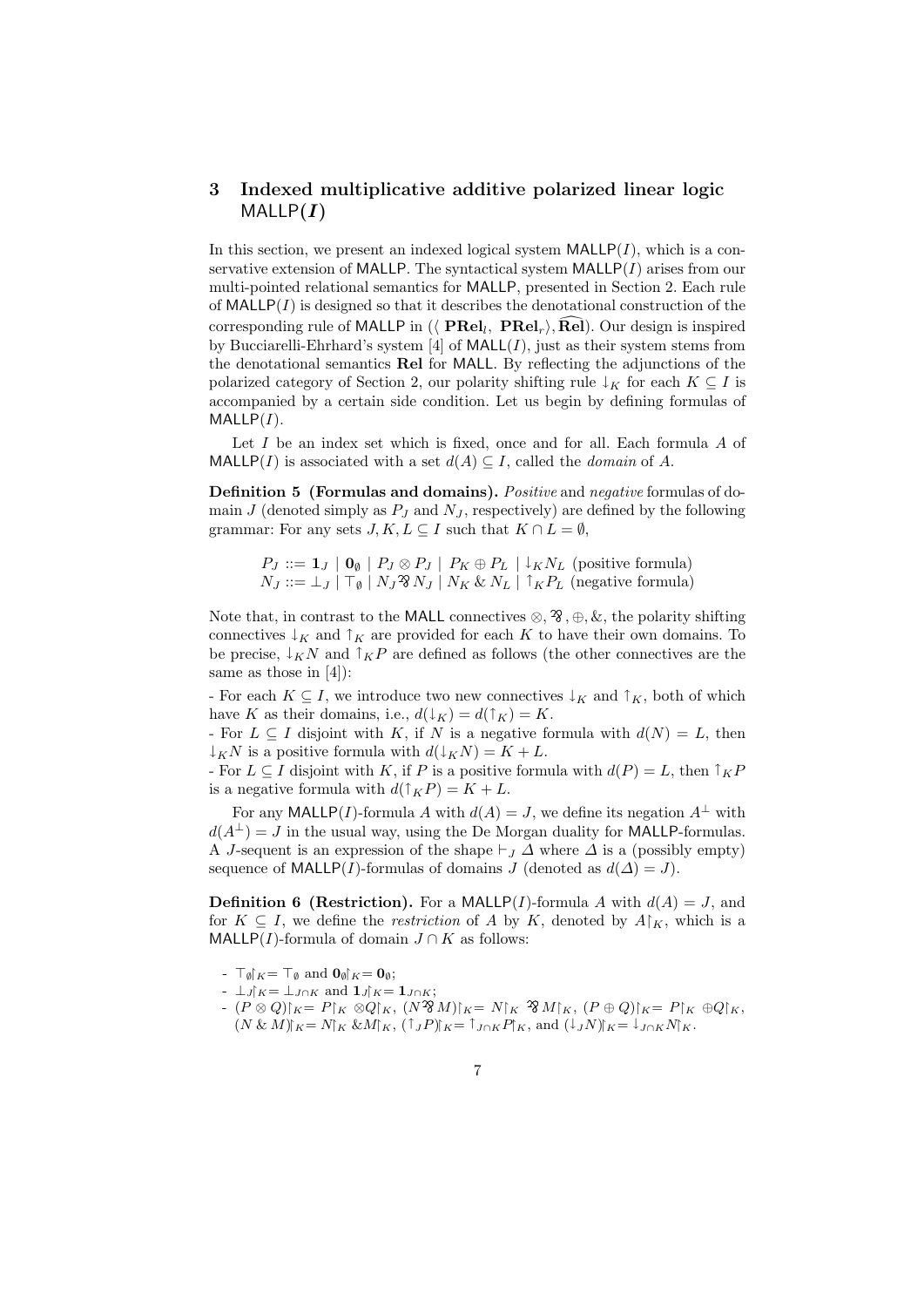Trivially  $A^{\perp}|_K = (A|_K)^{\perp}$ . If  $\Delta$  is a sequence of MALLP(*I*)-formulas  $A_1, \ldots, A_n$ of domains *J*, we define  $\Delta | K = A_1 | K, \ldots, A_n | K$  so that  $d(\Delta | K) = d(\Delta) \cap K$ .

In order to introduce polarity shifting rule  $\downarrow$ <sub>K</sub> for MALLP(*I*), we give the following definition:

**Definition 7** ( $d(\partial M)$ ). For a sequence *M* of negative formulas, the domain *d*( $\partial M$ ), which is a subset of *d*( $M$ ), is defined as follows:

First let  $\dagger_1, \ldots, \dagger_n$  denote all the outermost *↑*'s of *M* and all the *⊥*'s outside any scope of polarity shifting operators. Then *M* is written as  $M[f_1P_1,\ldots,f_nP_n]$ , where  $P_m$  is a positive formula (empty if  $\dagger_m$  is  $\perp$ ) and  $M[*_1, \ldots, *_n]$  is an expression made from  $*_1, \ldots, *_n$  by applying only negative connectives  $\overline{3}$  and &. Note that each comma of  $\mathcal M$  is identified with  $\mathcal X$ . We define

$$
d(\partial \mathcal{M}) := |\underline{\mathcal{M}}| [d(\dagger_1), \dots, d(\dagger_n)],
$$

where  $|M|$  is the (set-theoretical) expression resulting from the expression  $\underline{\mathcal{M}}[\ast_1, \ldots, \ast_n]$  by replacing  $\mathcal X$  and & respectively with  $\cap$  and  $\cup$ . Obviously *d*( $\partial M$ ) ⊆ *d*( $M$ ) since *d*( $M$ ) =  $|M||d(\dagger_1 P_1), \ldots, d(\dagger_n P_n)|$ .

*Remark 1 (*  $d(\partial M)$  *for distributed M)*. By distributing  $\mathcal{R}$  over &, every *M* is rewritten as  $M_1 \& \cdots \& M_n$  so that each  $M_i$  is  $\mathfrak{B}(\dagger_{ij}P_{ij})$ . Then we can more directly define  $d(\partial \mathcal{M}) = \bigcap_j d(\dagger_{1j}) + \cdots + \bigcap_j d(\dagger_{nj}).$ 

We introduce the inference rules of  $\text{MALLP}(I)$ , which consist of the polarity shifting rules on top of Bucciarelli-Ehrhard's rules [4] of MALL(*I*) with the polarity constraint.

**Definition 8 (Inference rules of MALLP** $(I)$ **).** Inference rules of MALLP $(I)$ are defined as follows (the exchange rule is left implicit): **Axioms**<sup>3</sup> **and cut:**

$$
\vdash_J \mathbf{1}_J \qquad \qquad \vdash_{\emptyset} \Delta, \top_{\emptyset} \qquad \qquad \frac{\vdash_J \Delta, N \vdash_J \Lambda, N^{\perp}}{\vdash_J \Delta, \Lambda} \ cut
$$

For  $\top$ -axiom  $\vdash_{\emptyset} \Delta, \top_{\emptyset}$ , its context  $\Delta$  contains at most one positive formula. **Multiplicative rules:**

$$
\frac{\vdash_J \Delta}{\vdash_J \Delta, \bot_J} \bot_J \qquad \frac{\vdash_J \Delta, P \vdash_J \Lambda, Q}{\vdash_J \Delta, \Lambda, P \otimes Q} \otimes \qquad \frac{\vdash_J \Delta, N, M}{\vdash_J \Delta, N \mathcal{B} M} \mathcal{B}
$$

**Additive rules:**

$$
\frac{\vdash_J \Delta, P}{\vdash_J \Delta, P \oplus Q} \oplus_1 \qquad \frac{\vdash_J \Delta, P}{\vdash_J \Delta, Q \oplus P} \oplus_2 \qquad \frac{\vdash_J \Delta \upharpoonright_J, N \vdash_K \Delta \upharpoonright_K, M}{\vdash_{J+K} \Delta, N \& M} \&
$$

For  $\oplus_1$ -, $\oplus_2$ -rules, observe that *Q* has to have the empty domain. For &-rule, it is assumed that  $d(N) = J$  and  $d(M) = K$  with  $J \cap K = \emptyset$ , and that  $d(\Delta) = J + K$ .

 $3$  MALLP( $I$ ) has no propositional variables, and every formula consists of constants. Hence, the usual identity axiom is derivable in Lemma 2.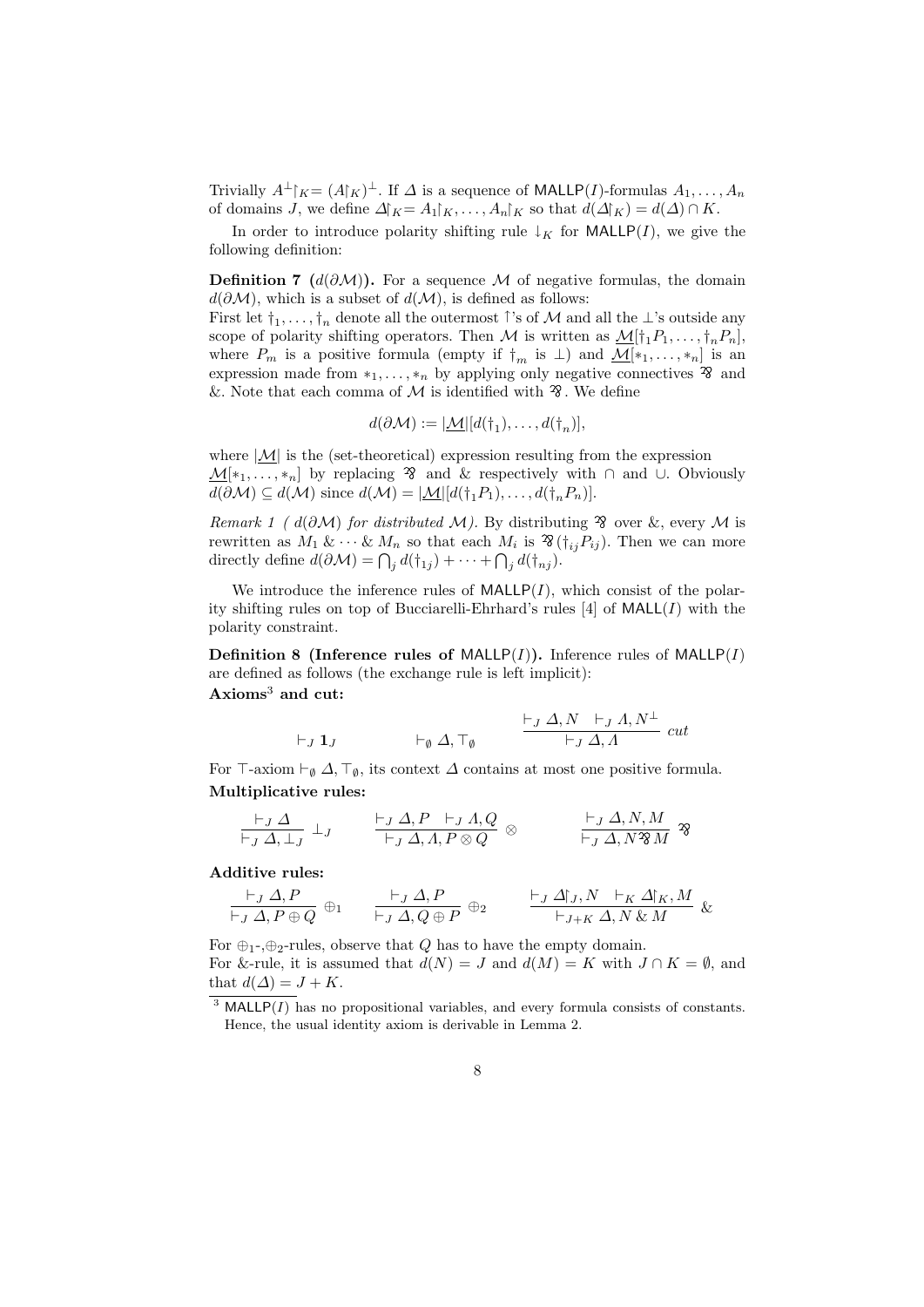**Polarity shifting rules:**

**(***↑***-rule)**

$$
\frac{\vdash_J \Delta, P}{\vdash_J \Delta, \mathbf{1}_\emptyset P} \uparrow
$$

 $($ ↓<sub>*K*</sub>**-rule** $)$  For every *K*  $\subseteq$  *I* such that  $J \cap K = ∅$ ,

$$
\frac{\vdash_J \mathcal{M}\upharpoonright_J, N}{\vdash_{K+J} \mathcal{M}, \downarrow_K N} \downarrow_K \text{ with } K \subseteq d(\partial \mathcal{M})
$$
\n<sup>(5)</sup>

 $\downarrow$ <sub>K</sub>-rule is applicable only when the side condition is satisfied. This condition is a syntactical description of the adjunctions (4) of Section 2. (See Proposition 2 bellow.)

*Remark 2* (MALLP  $\prec$  MALLP(*I*)). For each inference rule of MALLP(*I*), if the conclusion sequent is of the domain  $\emptyset$ , then so is the premise sequent(s). Thus, the rules for sequents of the empty domain are identified with the standard rules of MALLP. Moreover, every MALLP(*I*)-proof  $\sigma$  for  $\vdash_{\emptyset} \Delta$  contains only sequents of the empty domain. Hence  $\sigma$  is considered as a MALLP-proof for  $\vdash \Delta$ . Thus MALLP(*I*) is a conservative extension of MALLP.

The following lemmas hold in the same way as in [4].

**Lemma 2 (Identity).**  $\vdash$  *J A, A<sup>⊥</sup> is provable for any* MALLP(*I*)*-formula A of domain J.*

**Lemma 3 (Restriction).** *If*  $\vdash$ *J*  $\Delta$  *is provable, then so is*  $\vdash$ *J* $\cap$ *K*  $\Delta$  $\upharpoonright$ *K for any*  $K \subseteq I$ *.* 

In Laurent's original polarized linear logic MALLP [14], positive/negative polarities classify the dual proof-theoretical properties for connectives: *reversible* connectives  $\mathcal{R}, \&\downarrow$  for negative formulas and *focusing* connectives  $\otimes, \oplus, \uparrow$  for positive formulas. Our  $\text{MALLP}(I)$  retains the dual properties, as expected.

**Lemma 4 (Focalized sequent property).** *If*  $\vdash$  *J*  $\Delta$  *is provable in* MALLP(*I*)*, then ∆ contains at most one positive formula.*

**Lemma 5 (Reversibility).**  $\{ \mathcal{R}, \& \downarrow_K \}$ -rule is reversible. That is, if the con*clusion sequent of*  $\{28, \& \downarrow_K\}$ *-rule is provable, then so is the premise sequent.* 

*Proof.* We prove  $\downarrow$ <sub>K</sub>-rule. (The other rules are immediate.) Suppose  $\vdash$ <sub>K+*J*</sub>  $\mathcal{M}, \downarrow$ <sub>K</sub> $N$ is provable. Then Lemma 3, by restricting the domain of the sequent to  $(K +$ *J*) ∩ *J*, implies that  $\vdash$  *J*  $\mathcal{M}$ |<sup>*j*</sup> *J*,  $\downarrow$  *ø N* is provable. On the other hand,  $\vdash$  *J*  $N^{\perp}$ , *N* is provable by Lemma 2. Thus we have the following proof of  $\vdash_j \mathcal{M}|_J, N$ :

$$
\frac{\vdash_J N^{\perp}, N}{\vdash_J \mathcal{M}\upharpoonright_J \mathcal{M}\upharpoonright_J \upharpoonright_{\emptyset} N^{\perp}, N} \downarrow_{\mathcal{M}\downharpoonright_J, N} \upharpoonright_{\mathit{cut}}
$$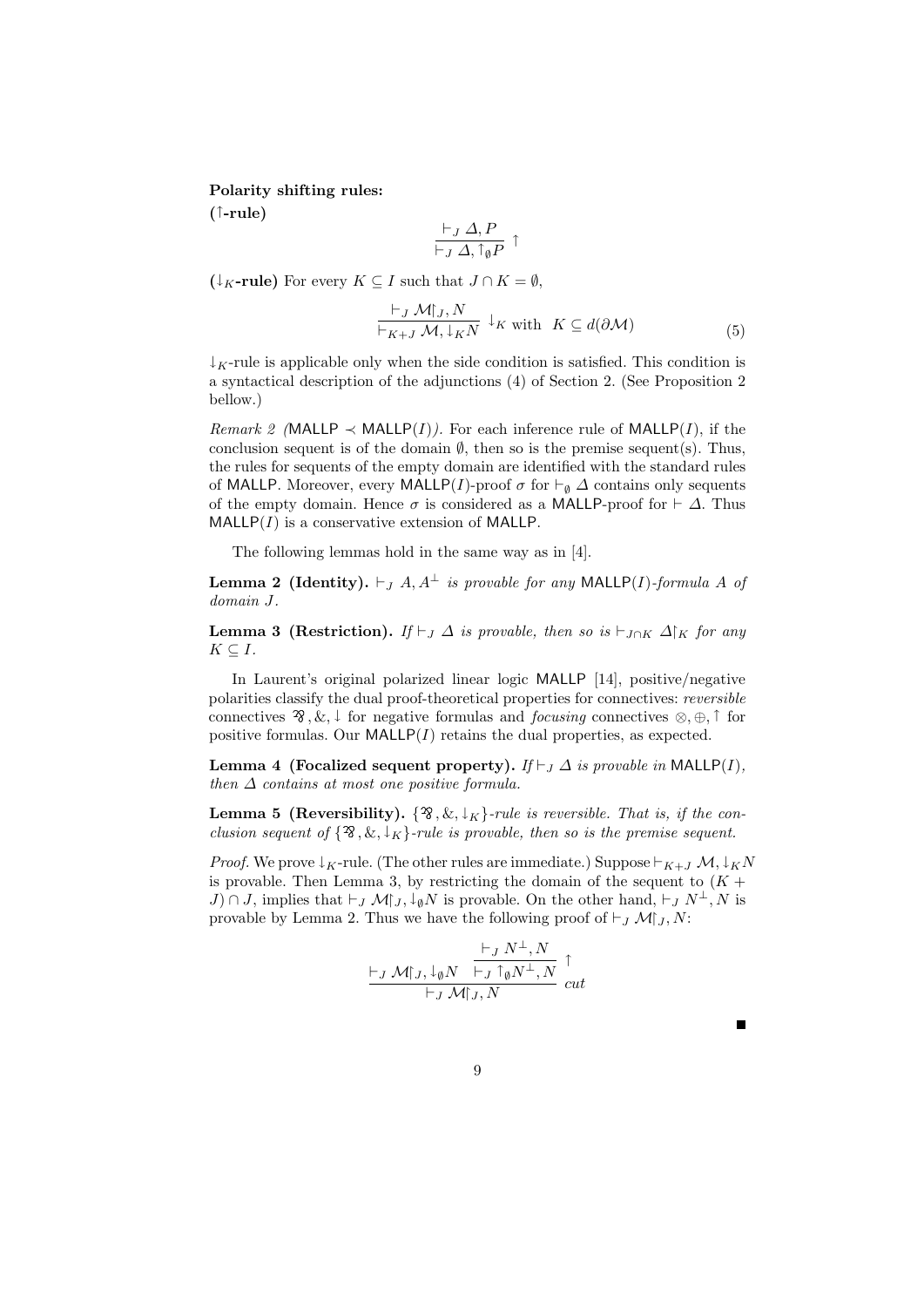Let us see, by the following example, how the side condition of  $\downarrow$ <sub>K</sub>-rule is applied. For its denotational characterization, see Proposition 2.

*Example 2* ( $\downarrow$ <sub>K</sub>*-rule and the side condition*). Let us consider the following provable sequent of domain *{*1*,* 2*,* 3*,* 4*}*:

$$
\vdash \uparrow_{\{1\}}\mathbf{1}_{\{2\}} \& \uparrow_{\{3\}}\mathbf{1}_{\{4\}}\ ,\ \downarrow_{\{1,3\}}\perp_{\{2,4\}}
$$

Let us search for a proof of the sequent. It is possible to apply *↓ {*1*,*3*}*-rule because the side condition is satisfied:  $d(\downarrow_{\{1,3\}}) \subseteq d(\partial(\uparrow_{\{1\}} 1_{\{2\}} \& \uparrow_{\{3\}} 1_{\{4\}})) = \{1\} \cup \{3\}.$ Then we obtain  $\vdash$  ( $\uparrow$ <sub>{1}</sub>**1**<sub>{2}</sub> &  $\uparrow$ <sub>{3}</sub>**1**<sub>{4}</sub>)  $\upharpoonright$ <sub>{2,4}</sub>,  $\downarrow$ <sub>{2,4}</sub>, which coincides with *` ↑ <sup>∅</sup>***1***{*2*}* &*↑ <sup>∅</sup>***1***{*4*} , ⊥{*2*,*4*}*. Then by applying a &-rule and then *↑*-rules, we have the following proof  $\sigma$  (the braces  $\{,\}$  of domains are omitted for simplicity):

$$
\sigma = \frac{\frac{\vdash 1_{2}, \bot_{2}}{\vdash \uparrow_{\emptyset}1_{2}, \bot_{2}} \uparrow \frac{\vdash 1_{4}, \bot_{4}}{\vdash \uparrow_{\emptyset}1_{4}, \bot_{4}} \uparrow}_{\& \& \frac{\vdash \uparrow_{\emptyset}1_{2} \& \uparrow_{\emptyset}1_{4}, \bot_{2,4}}{\vdash \uparrow_{1}1_{2} \& \uparrow_{3}1_{4}, \bot_{1,3} \bot_{2,4}} \downarrow_{1,3}}
$$

Let us consider another example by modifying the domains of the above example:  $\vdash \uparrow_{\{1\}}\mathbf{1}_{\emptyset}\&\uparrow_{\emptyset}\mathbf{1}_{\{2\}}\&\downarrow_{\{1,2\}}\perp_{\emptyset}$ . This sequent is shown to be unprovable by the cut-elimination (Corollary 1): first,  $\downarrow$ <sub>{1,2}</sub>-rule is not applicable since the sequent fails to satisfy the side condition:  $d(\downarrow_{\{1,2\}}) \not\subseteq d(\partial(\uparrow_{\{1\}}\mathbf{1}_{\emptyset} \& \uparrow_{\emptyset} \mathbf{1}_{\{2\}}))$  = *{*1*} ∪ ∅*. Therefore, the last rule must be:

$$
\frac{\vdash \uparrow_1 \mathbf{1}_{\emptyset} , \downarrow_1 \perp_{\emptyset} + \uparrow_{\emptyset} \mathbf{1}_2 , \downarrow_2 \perp_{\emptyset} }{\vdash \uparrow_1 \mathbf{1}_{\emptyset} \& \uparrow_{\emptyset} \mathbf{1}_2 , \downarrow_{1,2} \perp_{\emptyset}} \&
$$

Although the left premise sequent is provable, the right premise sequent is not: By Lemma 4 the last rule must be *↓ {*2*}*-rule, which is not applicable because of the violation of the side condition:  $d(\downarrow_{\{2\}}) \not\subseteq d(\partial(\uparrow_{\emptyset} \mathbf{1}_{\{2\}})) = \emptyset$ . Г

The formulas of indexed system  $\text{MALLP}(I)$  are designed so that the domain of each formula indicates (syntactically) a family of points, thus a relation, in the multi-pointed relational semantics of Section 2. Hence, there is a bijective correspondence between  $\text{MALLP}(I)$ -formulas and families of points in the webs for the corresponding MALLP-formulas. Let us describe this correspondence precisely.

*Notation:* For  $a \in X^J$  and  $j \in J$ ,  $a_j$  denotes the *j*-th element of *a*. For  $a \in X^J$ and  $b \in Y^J$ , we denote by  $a \times b$  the element of  $(X \times Y)^J$  given by  $(a \times b)_j = (a_j, b_j)$ for each  $j \in J$ . If  $K, L \subseteq I$  are disjoint and if  $a \in X^K$  and  $b \in Y^L$ , we denote by  $a + b$  the element of  $(X + Y)^{K+L}$  defined by case;  $(a + b)_k = a_k$  if  $k \in K$ ; and  $(a + b)_l = b_l$  if  $l \in L$ . For  $J \subseteq I$ , we denote by  $(c)_J$  the *J*-indexed family of the constant *c*, i.e., the unique element of  $\{c\}^J$ .

**Definition 9 (Translation of** MALLP**-formulas).** To any MALLP-formula *A*, and any family  $a \in |A|^J$ , we associate a MALLP(*I*)-formula  $A\langle a \rangle$  of domain *J* inductively as follows: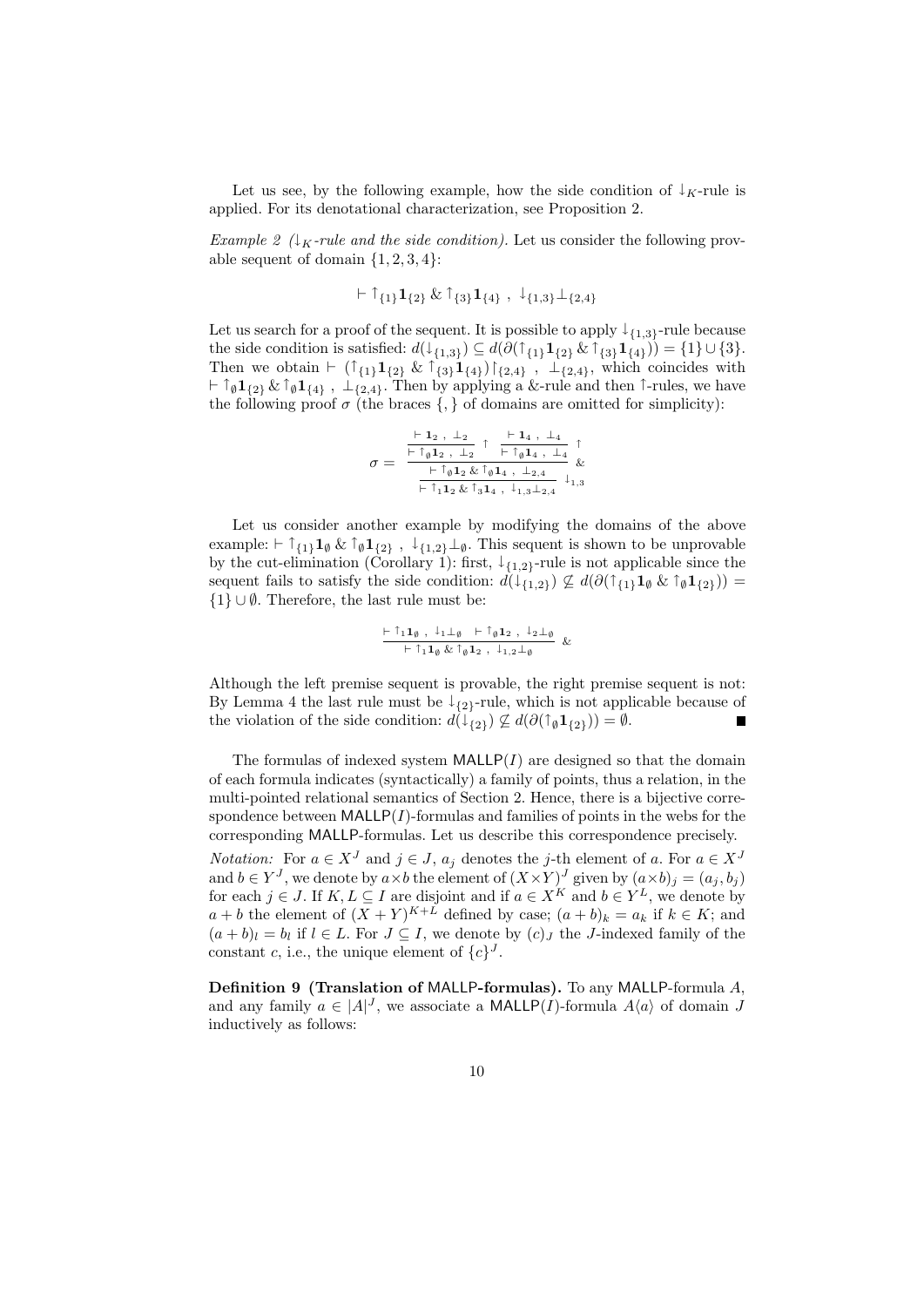We here treat only  $\downarrow$ *N* and  $\uparrow$ *P*. (The other connectives are the same as in [4].) *−* If  $A \equiv \downarrow N$ , then  $a = (\ast_{\downarrow})_K + b$  with the family  $(\ast_{\downarrow})_K \in {\ast_{\downarrow}}^K$  and  $b \in [N]^L$ such that  $K + L = J$ . Then we set  $A\langle a \rangle = \downarrow_K N\langle b \rangle$ , which is a MALLP(*I*)-formula of domain *J*.

*−* If  $A \equiv \uparrow P$ , then  $a = (*\uparrow)K + b$  with the family  $(*\uparrow)K \in \{*\uparrow\}^K$  and  $b \in |P|^L$ such that  $K + L = J$ . Then we set  $A\langle a \rangle = \int_K P\langle b \rangle$ , which is a MALLP(*I*)-formula of domain *J*.

If  $\Delta = A_1, \ldots, A_n$  is a sequence of MALLP-formulas, we define  $|\Delta| = |A_1| \times$  $\cdots \times |A_n|$ . If  $\gamma \in |\Delta|^J$ , then, using our usual notational conventions, we can write  $\gamma = \gamma^1 \times \cdots \times \gamma^n$  with  $\gamma^m \in |A_m|^J$ , and we set  $\Delta \langle \gamma \rangle = A_1 \langle \gamma^1 \rangle, \ldots, A_n \langle \gamma^n \rangle$ .

We have the following lemma, which will be used to prove Proposition 3.

**Lemma 6.** Let  $\vdash \Delta$  be a sequent in MALLP and let  $\gamma \in |\Delta|^J$ . Let  $K \subset I$ . Let  $\gamma|_{J\cap K}$  be the restriction of  $\gamma$  to  $J\cap K$ . Then  $\Delta\langle \gamma|_{J\cap K}\rangle = \Delta\langle \gamma|_{K}$ .

The following Lemma 7 ensures that the correspondence given in Definition 9 is bijective to the MALLP(*I*)-formulas:

**Lemma 7.** *If A is a* MALLP(*I*)*-formula of domain J* and  $A\uparrow$ <sub> $\theta$ </sub> *is the corresponding* MALLP*-formula, there is a unique family*  $a \in |A|_{\emptyset} |^{J}$  such that  $A = A|_{\emptyset} \langle a \rangle$ .

For a typographical convenience, a MALLP-formula  $A\uparrow$ <sup> $\theta$ </sup> and a sequent  $\mathcal{M}\uparrow$ <sup> $\theta$ </sup> are sometimes denoted by A and M, respectively.

We see the above bijective correspondence by the following example.

*Example 3 (*MALLP(*I*)*-formula as a relation).* Let us consider the MALLP(*I*) sequent  $\vdash \uparrow_{\{1\}}\mathbf{1}_{\{2\}}\&\uparrow_{\{3\}}\mathbf{1}_{\{4\}}\ ,\ \downarrow_{\{1,3\}}\bot_{\{2,4\}}\$  of Example 2. We determine the corresponding family  $\gamma \in |1 \& 1, \downarrow \perp|^{{1,2,3,4}}$  as follows: Let us represent the webs  $|1 \& 1 \rangle = {\uparrow_a, 1_a, \uparrow_b, 1_b}$  and  $|\downarrow \perp| = {\downarrow_c, B_c}$ . The representation designates the correspondence between components of formulas and points. We determine *γ*<sub>1</sub> as follows: Since it is the domains of  $\uparrow$ <sub>{1}</sub> and  $\downarrow$ <sub>{1,3}</sub> that contain the index 1, *γ*<sub>1</sub> is a pair  $(\uparrow_a, \downarrow_c)$  of the corresponding points to  $\uparrow$ <sub>{1}</sub> and  $\downarrow$ <sub>{1,3}</sub>. Similar calculations for  $\gamma_2, \gamma_3, \gamma_4$  yield  $\gamma_1 = (\uparrow_a, \downarrow_c), \ \gamma_2 = (1_a, B_c), \ \gamma_3 = (\uparrow_b, \downarrow_c), \ \gamma_4 = (1_b, B_c).$ In fact,  $\gamma$  happens to be the denotation of the MALLP-proof, which is obtained from MALLP(*I*)-proof  $\sigma$  of Example 2 by forgetting all the domain symbols.  $\blacksquare$ 

By means of the above bijective correspondence, the side condition of  $\downarrow$ <sub>K</sub>-rule turns out to be a syntactic counterpart of multi-pointedness of relations:

**Proposition 2 (Semantical characterization of the side condition of** *↓K***-rule).** *Let J and K be disjoint subsets of I. Let M be a sequence of negative formulas of domain*  $K + J$ *, and*  $N$  *be a formula of domain*  $J$  *in* MALLP( $I$ )*.* Let  $\gamma \times a \in |(\mathsf{M}, \downarrow \mathsf{N})|^{K+J}$  be the family of points associated with  $(\mathcal{M}, \downarrow_K \mathcal{N})$ . Then *the following two conditions are equivalent:*

*1.*  $K ⊆ d(∂M)$ *2.*  $\gamma \times a$  *is right-multi-pointed, that is, for any index*  $i \in K$ ,  $\gamma_i \in \text{mp}(M)$ *.* 

*Proof.* By induction on the number of & in  $\mathcal{M}[\ast_1, \ldots, \ast_n].$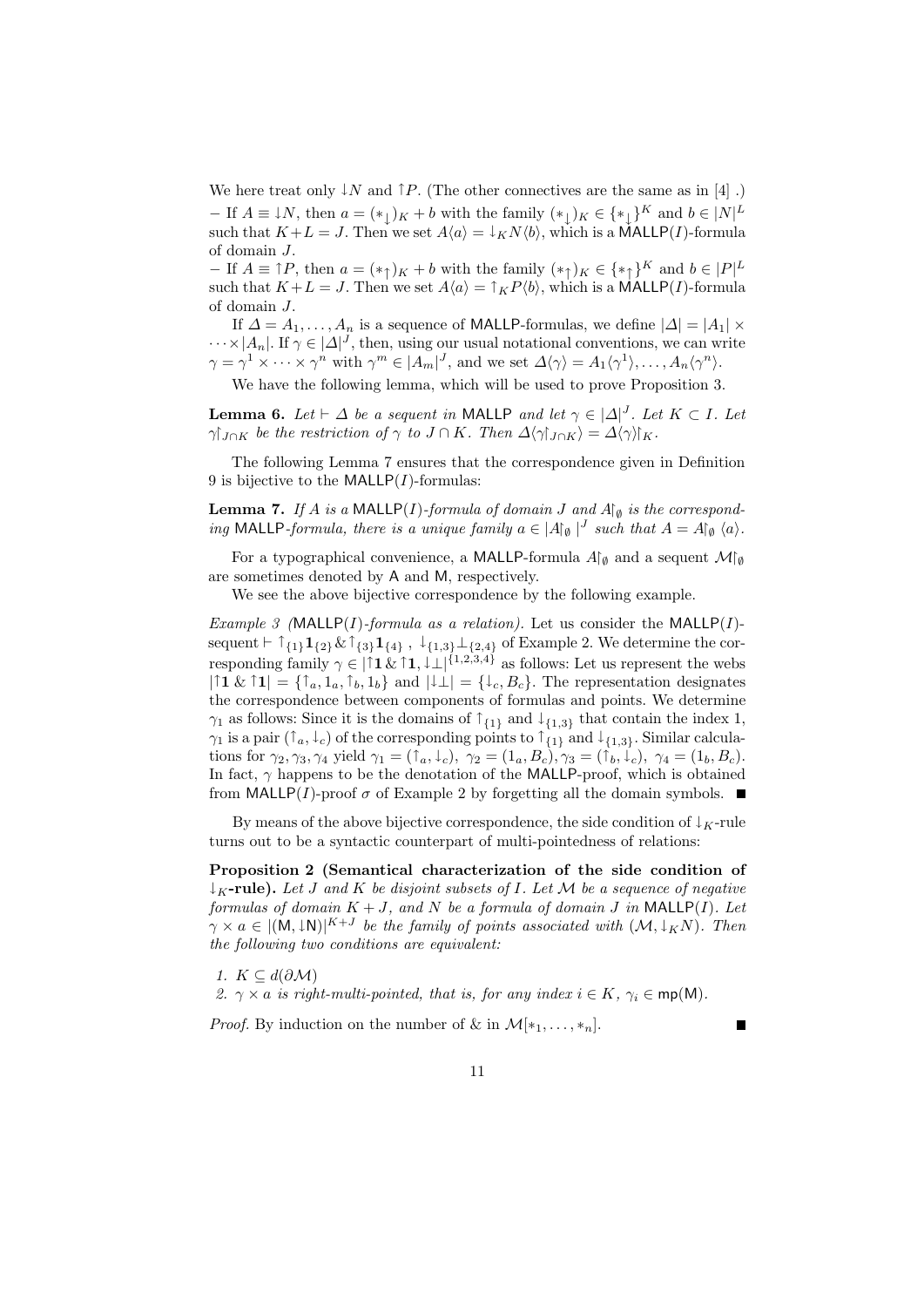*Example 4 (A non-* $\uparrow$ *-soft sequent of* MALLP(*I*)). Let us consider the sequent  $\vdash$  ↑<sub>{1}</sub>**1**<sub>{2}</sub>, ↑<sub>{1}</sub>↓<sub>Ø</sub>⊥<sub>{2}</sub>, which is not provable in MALLP(*I*). By the cut-elimination theorem of  $\text{MALLP}(I)$  (Corollary 1 below), the last rule should be a  $\uparrow$ -rule. However, it is impossible to apply the rule because both the outermost *↑*'s have the non-empty domain *{*1*}*. The unprovability corresponds, by virtue of Theorem 1 bellow, to the non- $\uparrow$ -softness of the corresponding relation  $\gamma \subset |\uparrow 1, \uparrow \downarrow \perp|$  such that  $\gamma_1 = (*_\uparrow, *_\uparrow)$ . Note that if a relation is not  $\uparrow$ -soft (i.e., does not factor through any outermost *↑*), it cannot be contained in any denotations of MALLPproofs since MALLP syntax is *↑*-soft. See Section 7.1.1 of [12] for the *↑*-softness.

# **4 A correspondence between** MALLP**(***I***)-provability and denotations of** MALLP**-proofs**

This section is devoted to proving the *basic property* of MALLP(*I*), which is the main theorem of this paper. The property, named after Bucciarelli-Ehrhard [4], characterizes a relationship between provability of formulas of MALLP(*I*) and denotations of proofs of MALLP. The characterization is a polarized version of Bucciarelli-Ehrhard's Proposition 20 of [4]. As a corollary of the basic property, the cut-elimination theorem of  $\text{MALLP}(I)$  is obtained.

**Theorem 1 (Basic property of MALLP(** $I$ **)).** Let  $\Delta$  be a sequence of formulas *of* MALLP, and let  $\gamma \in |\Delta|^J$ . The following two statements are equivalent.

- *i*) *There exists a proof*  $\pi$  *of*  $\Delta$  *in* MALLP *such that*  $\gamma \in (\pi^*)^J$ .
- *ii*) *The sequent*  $\vdash_J \Delta \langle \gamma \rangle$  *is provable in* MALLP(*I*)*.*

The theorem is proved by the following Proposition 3 and Proposition 4, which are converse to each other: Proposition 3 shows an implication from (*i*) to (*ii*) and conversely for Proposition 4. In the following proofs, we sometimes denote by  $A_J$  a MALLP(*I*)-formula *A* with domain *J*. We first show the following:

**Proposition 3.** Let  $\Delta$  be a sequent in MALLP and let  $\pi$  be a proof (resp. cut*free proof) of*  $\vdash \Delta$  *in* MALLP*. Let*  $\gamma \in (\pi^*)^J$  *(for some*  $J \subseteq I$ *). Then the sequent*  $\nvdash$ *J*  $\Delta \langle \gamma \rangle$  *has a proof (resp. cut-free proof)*  $\sigma$  *in* MALLP(*I*) *such that*  $\sigma$  $\uparrow$  $\phi$ =  $\pi$ *.* 

*Proof.* By induction on the MALLP-proof *π*. We consider only the polarity shifting rules (the other rules are the same as Lemma 18 of Bucciarelli-Ehrhard [4]). *π*1

$$
-\text{ When } \pi \text{ is } \frac{\vdash \mathcal{M}, P}{\vdash \mathcal{M}, \uparrow P} \uparrow
$$

since  $\gamma \in (\pi^*)^J = (\pi^*_1)^J \subseteq [M, P]^J$  by the interpretation of  $\uparrow$ -rule,  $\gamma$  is of the form  $\delta \times a$  with  $\delta \in |\mathcal{M}|^J$  and  $a \in |P|^J$ . Thus by the induction hypothesis, the MALLP(*I*)-sequent  $\vdash$  *J*  $\mathcal{M}\langle\delta\rangle$ ,  $P\langle a\rangle$  has a proof  $\sigma_1$  such that  $\sigma_1\upharpoonright_{\emptyset}=\pi_1$ . By applying  $\uparrow$ -rule to  $\sigma_1$ , we obtain the following proof  $\sigma$  of  $\vdash_J (\mathcal{M}, \uparrow P) \langle \gamma \rangle$  so that *σ* $\uparrow$  *φ*= *π*:

$$
\begin{array}{c}\n\sigma_1 \\
\vdash_J {\mathcal M} \langle \delta \rangle, P\langle a \rangle \\
\vdash_J {\mathcal M} \langle \delta \rangle, \uparrow_\emptyset P\langle a \rangle \\
\end{array} \uparrow
$$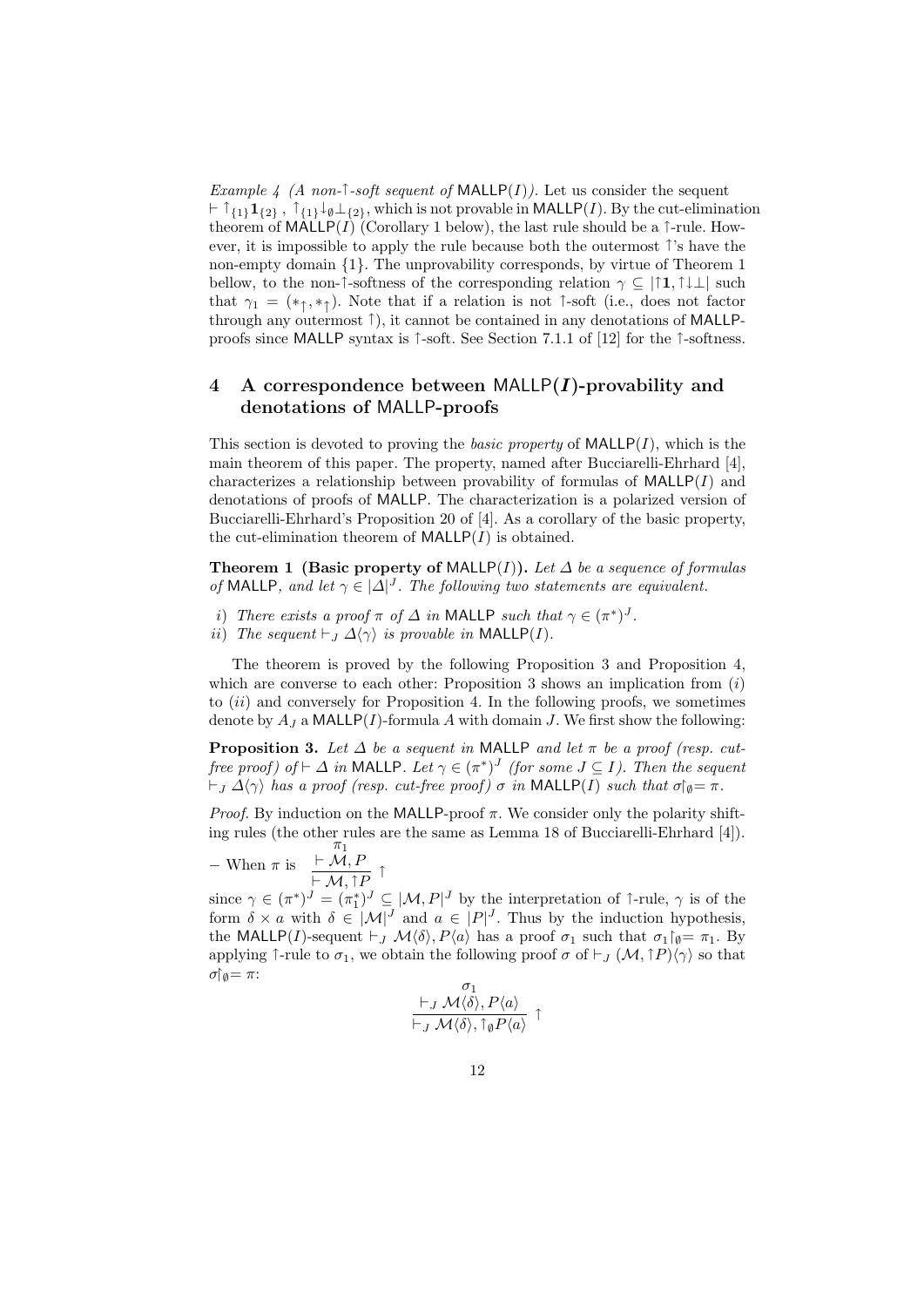*−* When *π* is *π*1  $\vdash \mathcal{N}, M$ *` N , ↓M ↓*

since  $\gamma \in (\pi^*)^J = (\{(p, *_{\downarrow}) \mid p \in \mathsf{mp}(\mathcal{N})\} \cup \pi_1^*)^J \subseteq [\mathcal{N}, \downarrow M]^J$  by the interpretation of  $\downarrow$ -rule,  $\gamma$  is of the form  $\delta \times a$  with  $\delta \in |\mathcal{N}|^J$  and  $a \in |\mathcal{M}|^J$ . Since  $|LM|^J = (\{\ast_{\downarrow}\} + |M|)^J$ , there are two uniquely defined disjoint sets *K* and *L* such that  $K + L = J$ , and *a* is of the form  $(*_{\downarrow})_K + b$  with  $(*_{\downarrow})_K \in {*_{\downarrow}}^K$  and  $b \in |M|^L$ . According to this decomposition of *J*,  $\delta$  is also written as  $\delta |K| + \delta |L|$ with  $\delta|_K \in |\mathcal{N}|^K$  and  $\delta|_L \in |\mathcal{N}|^L$ . Note that we have  $\delta|_K \in \mathsf{mp}(\mathcal{N})$  by the interpretation of  $\downarrow$ -rule in the multi-pointed relational semantics. Thus  $\gamma$  is written as the disjoint union  $\gamma = (\delta \vert_K \times (\ast \downarrow) \vert_K) + (\delta \vert_L \times b)$ , where  $\delta \vert_K \times (\ast \downarrow) \vert_K \in$ 

 $\{(p, *_1) \mid p \in \text{mp}(\mathcal{N})\}^K$  and  $\delta|_L \times b \in (\pi_1^*)^L$ . By the induction hypothesis for *π*<sub>1</sub>, the MALLP(*I*)-sequent  $\vdash_L \mathcal{N} \langle \delta_L \rangle$ ,  $M \langle \vec{b} \rangle$  has a proof  $\sigma_1$  such that  $\sigma_1 \upharpoonright_{\mathfrak{g}} = \pi_1$ . Since  $\mathcal{N}\langle \delta | L \rangle = \mathcal{N} \langle \delta | L \rangle$  by Lemma 6, we apply  $\downarrow K$ -rule to  $\sigma_1$  in order to obtain the following proof  $\sigma$  of  $\vdash_J (\mathcal{N}, \downarrow M) \langle \gamma \rangle$  such that  $\sigma \upharpoonright_{\emptyset} = \pi$ :

$$
\begin{array}{c}\n\sigma_1 \\
\vdash_L \mathcal{N}\langle\delta\rangle|_L, M\langle b\rangle \\
\vdash_{K+L} \mathcal{N}\langle\delta\rangle, (\downarrow M)\langle (*_\downarrow)_K + b\rangle \end{array} \downarrow_K
$$

The side condition for  $\downarrow$ <sub>K</sub>-rule is satisfied since  $\gamma$  is of the form  $(\delta \vert_K \times (\ast \downarrow)_{K})$  +  $(\delta_L \times b)$  with  $\delta_K \in \text{mp}(\mathcal{N})^K$  (see Proposition 2).

Next, we show the converse of Proposition 3:

**Proposition 4.** Let  $\Delta$  be a sequent in MALLP. Let  $\gamma \in |\Delta|^J$  (for some  $J \subseteq I$ ), *and let*  $\sigma$  *be a proof of*  $\vdash_J \Delta \langle \gamma \rangle$  *in* MALLP(*I*)*. Then*  $\gamma \in (\sigma \upharpoonright_{\emptyset}^* )^J$ .

*Proof.* By induction on the MALLP(*I*)-proof  $\sigma$ . We consider the polarity shifting rules since the other rules are the same as those in Lemma 19 of [4]. In the following proof, a MALLP-formula  $A\uparrow$ <sup>0</sup> and a sequent  $\Delta\uparrow$ <sup>0</sup> are denoted by A and ∆, respectively.

*−* When *σ* is *σ*1 *`<sup>J</sup> ∆, P `<sup>J</sup> ∆, ↑ ∅P ↑*

there is, by Lemma 7,  $\gamma = \delta \times a \in [\Delta, \uparrow P]^J$  such that  $\Delta_J, \uparrow_{\emptyset} P_J = (\Delta, \uparrow P)\langle \gamma \rangle$ . Note first that  $a \in |P|^J$  holds since the domain of the outermost  $\uparrow$  of  $\uparrow_{\emptyset} P_J =$  $(\uparrow \mathsf{P})\langle a \rangle$  is empty. Thus  $\vdash_J \Delta, P$  coincides with  $\vdash_J \Delta \langle \delta \rangle, \mathsf{P} \langle a \rangle$ , and hence we have  $\delta \times a \in (\sigma_1 \upharpoonright_{\emptyset}^*')^J$  by the induction hypothesis. Then, by the denotational interpretation of *↑*-rule of MALLP, we conclude:

$$
\gamma = \delta \times a \in (\sigma_1\upharpoonright_{\emptyset}^*)^J = (\sigma\upharpoonright_{\emptyset}^*)^J.
$$

*−* When *σ* is *σ*1  $\vdash_L \mathcal{M}|_L, N$  $\frac{\vdash_L \mathcal{M}|_L, N}{\vdash_{K+L} \mathcal{M}, \downarrow_K N} \downarrow_K$  with  $K \subseteq d(\partial \mathcal{M}),$ 

there is, by Lemma 7,  $\gamma \in [M, \downarrow N]^{K+L}$  such that  $\mathcal{M}_{K+L}, \downarrow_K N_L = (M, \downarrow N) \langle \gamma \rangle$ . Because *K* and *L* are disjoint,  $\gamma$  is written as the following disjoint union:

$$
\gamma = (\delta \upharpoonright_K \times (*_\downarrow)_K) + (\delta \upharpoonright_L \times b) \in |M, \downarrow N|^{K+L},
$$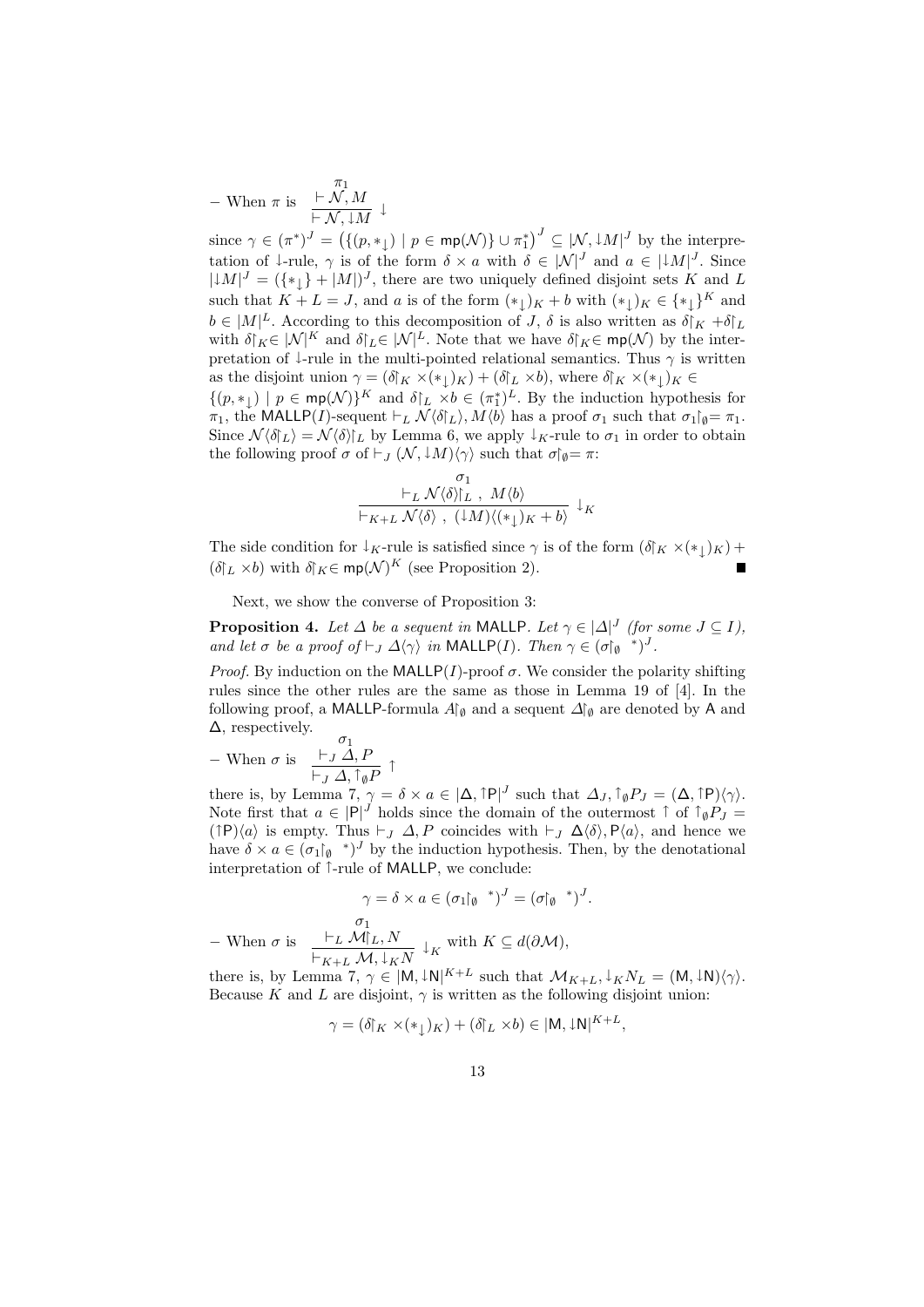where  $\delta_K \times (*_1)_K \in |M|^K \times {*,}_1^K$  and  $\delta_L \times b \in |M|^L \times |N|^L$ . Since  $\vdash_L \mathcal{M}|_L, N$  coincides with  $\vdash_L M\langle \delta |_L \rangle, N\langle b \rangle$ , we have  $\delta |_L \times b \in (\sigma_1 |_{\emptyset}^*)^L$  by the induction hypothesis. Since the side condition of  $\downarrow$ <sub>K</sub>-rule implies  $\delta$ <sub>*K*</sub>∈ mp(M)<sup>*K*</sup> (see Proposition 2), we obtain:

$$
(\delta \upharpoonright_K \times (*_\downarrow)_K) + (\delta \upharpoonright_L \times b) \in \big(\{(p,*_\downarrow) \mid p \in \mathsf{mp}(\mathsf{M})\} \cup \sigma_1\upharpoonright_{\emptyset} {}^{*})^{K+L}.
$$

Thus, by the interpretation of  $\downarrow$ -rule of MALLP, we conclude  $\gamma \in (\sigma \mid \varphi^*)^{K+L}$ .

As a corollary, we have the following semantical cut-elimination à la Bucciarelli-Ehrhard [5].

**Corollary 1 (Cut-elimination of** MALLP(*I*)**).** *The sequent calculus system* MALLP(*I*) *enjoys cut-elimination. That is, if a sequent is provable, then it is provable without using cut-rule.*

*Proof.* Assume  $\vdash$  *J*  $\Delta$  is provable with a MALLP(*I*)-proof  $\sigma$ . By Lemma 7,  $\Delta$  is of the form  $\Delta\langle\gamma\rangle$  for a sequence  $\Delta$  of MALLP-formulas and  $\gamma \in |\Delta|^J$ . Then by Proposition 4,  $\gamma \in (\sigma \uparrow_{\emptyset}^*')^J$ . Since  $\sigma \uparrow_{\emptyset}$  is a MALLP-proof of  $\vdash \Delta$ , there exists a cut-free MALLP-proof  $\pi$  for the sequent by the cut-elimination of MALLP. Since  $\sigma$ <sup> $\uparrow$ </sup> $\phi$ <sup>\*</sup> =  $\pi$ <sup>\*</sup> by Proposition 1, we have  $\gamma \in (\pi^*)^J$ . Then, by Proposition 3, there exists a cut-free MALLP(*I*)-proof  $\rho$  of  $\vdash$   $J$   $\Delta\langle\gamma\rangle$ , which sequent is  $\vdash$   $J$   $\Delta$ .

#### **5 Discussions and Future work**

Let us discuss several comparisons of our polarity shifting operators with Bucciarelli-Ehrhard's exponentials of [5]. First, our multi-pointed relational interpretation of *↓A* and *↑A* is seen as a restriction of their interpretation of !*A* and ?*A* (pg.212 of [5]) to the multisets of cardinality *at most one* (i.e.,  $|{\uparrow}A| = |{\downarrow}A| = \{[a] \mid a \in$ *|A|} ∪ {*[ ]*}*). Note that the empty multiset [ ] corresponds to our distinguished element *∗*. Due to this restriction, the contraction rule is absent in our interpretation. On the other hand, the interpretation of the promotion rule of LL (pg.240 of [5]) simulates ours of the *↓*-rule for MLLP (without additives) by restricting the cardinality *n* for the index of the family to either 0 or 1. Second, our indexed *↓KN* and *↑KP* of Definition 5 coincide with Bucciarelli-Ehrhard's !*uN* and ?*uP* when *u* is the injection from *L* to  $L + K$ . Then our translation of Definition 9 corresponds to theirs (pg.213 of [5]).

As another comparison, it is straightforward to generalize our construction of this paper into a polarized variant of  $LL(I)$  of [5] with exponentials. By weakening the bijective correspondence of Lemma 7 into surjective one, the construction yields an indexed system for Laurent's  $LL_{pol}$  augmented with polarity shifting operators *↑* and *↓*.

Regarding future works, a phase semantics for  $\text{MALLP}(I)$  should be examined. Phase semantics is a standard truth-value semantics for linear logic. Such a semantics for  $\text{MALLP}(I)$  is obtained by a generalization of our polarized phase semantics [13] for MALLP. In [13] a topological structure was given to a phase space by interpreting *↓* and *↑* as interior and closure operators, respectively.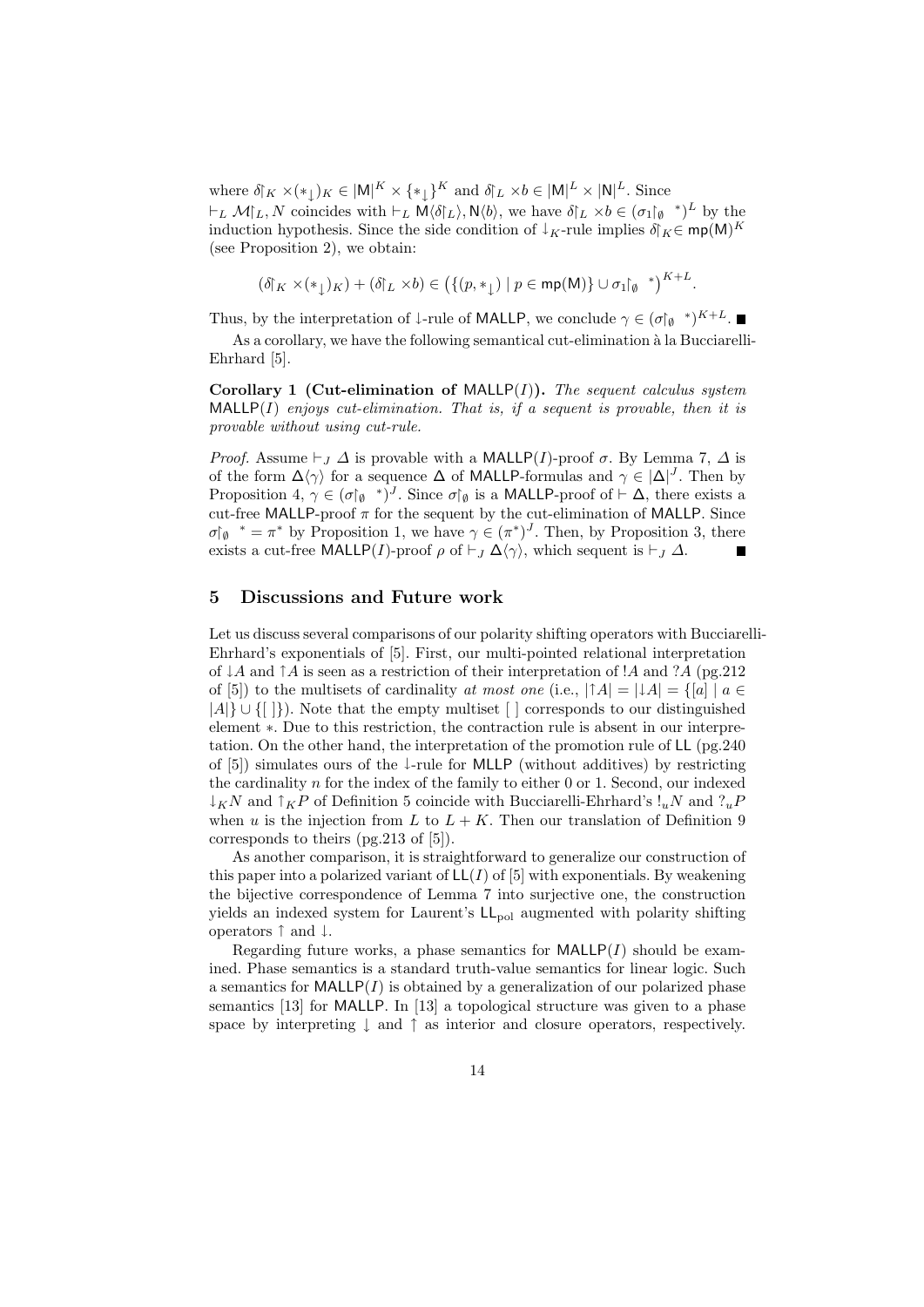For the generalization, an *I*-product phase spaces become crucial analogously to Bucciarelli-Ehrhard [4, 5] and Ehrhard [7]. In our polarized setting the product topology on this phase space is important to understand parameterized  $\downarrow_K$ connectives for MALLP( $I$ ). A phase semantics for MALLP( $I$ ) yields, by virtue of Theorem 1, a new denotational semantics for MALLP. Moreover a truth valued completeness of such a phase semantics leads naturally to a weak denotational completeness in the sense of Girard [9] and Bucciarelli-Ehrhard. In particular, such a denotational completeness explicates an *I*-indexed topological logical relations for polarized linear logic.

#### **Acknowledgements**

The authors would like to express their sincere thanks especially to one of the anonymous referees for careful reading and for valuable comments and suggestions.

#### **References**

- 1. Jean-Marc Andreoli, Logic Programming with Focusing Proofs in Linear Logic, *Journal of Logic and Computation*, 2(3), 297-347, 1992.
- 2. Richard Blute and Philip J. Scott, Category theory for linear logicians, Proceedings Linear Logic Summer School, editors: P. Ruet, T. Ehrhard, J.-Y. Girard, P. Scott, Cambridge University Press, 1-52, 2004.
- 3. Alexandra Bruasse-Bac, Logique linéaire indexée du second ordre, Thèse de doctorat, Institut de Mathématiques de Luminy, Université Aix-Marseille II, 2001.
- 4. Antonio Bucciarelli and Thomas Ehrhard, On phase semantics and denotational semantics in multiplicative-additive linear logic, *Annals of Pure and Applied Logic*, 102(3), 247-282, 2000.
- 5. Antonio Bucciarelli and Thomas Ehrhard, On phase semantics and denotational semantics: the exponentials, *Annals of Pure and Applied Logic*, 109(3), 205-241, 2001.
- 6. Robin Cockett and Robert Seely, Polarized category theory, modules, and game semantics, *Theory and Applications of Categories*, Vol. 18, No. 2, pp 4-101, 2007.
- 7. Thomas Ehrhard, A completeness theorem for symmetric product phase spaces, *Journal of Symbolic Logic*, Volume 69, Issue 2, 2004, 340-370.
- 8. Jean-Yves Girard, A New Constructive Logic: Classical Logic, *Mathematical Structures in Computer Science*, 1 (3), 255-296, 1991.
- 9. Jean-Yves Girard, On denotational completeness, *Theoretical Computer Science*, Volume 227 , Special issue on linear logic 1, 249-273, 1999.
- 10. Jean-Yves Girard, On the meaning of logical rules II: multiplicative/additive case, in Foundation of Secure Computation, NATO Series F, Vol. 175, IOS Press, Amsterdam, 183-212, 2000.
- 11. Jean-Yves Girard, Locus Solum: From the rules of logic to the logic of rules, *Mathematical Structures in Computer Science*, 11(3), 301-506, 2001.
- 12. Masahiro Hamano and Philip Scott, A Categorical Semantics for Polarized MALL, *Annals of Pure and Applied logic*, 145, 2007, 276-313.
- 13. Masahiro Hamano and Ryo Takemura, A Phase Semantics for Polarized Linear Logic and Second Order Conservativity, submitted to a journal, 2007.
- 14. Olivier Laurent, Étude de la polarisation en logique, Thèse de Doctorat, Institut de Mathématiques de Luminy, Université Aix-Marseille II, 2002.
- 15. Olivier Laurent, Polarized games, *Annals of Pure and Applied Logic*, 130 (1-3), 79-123, 2004.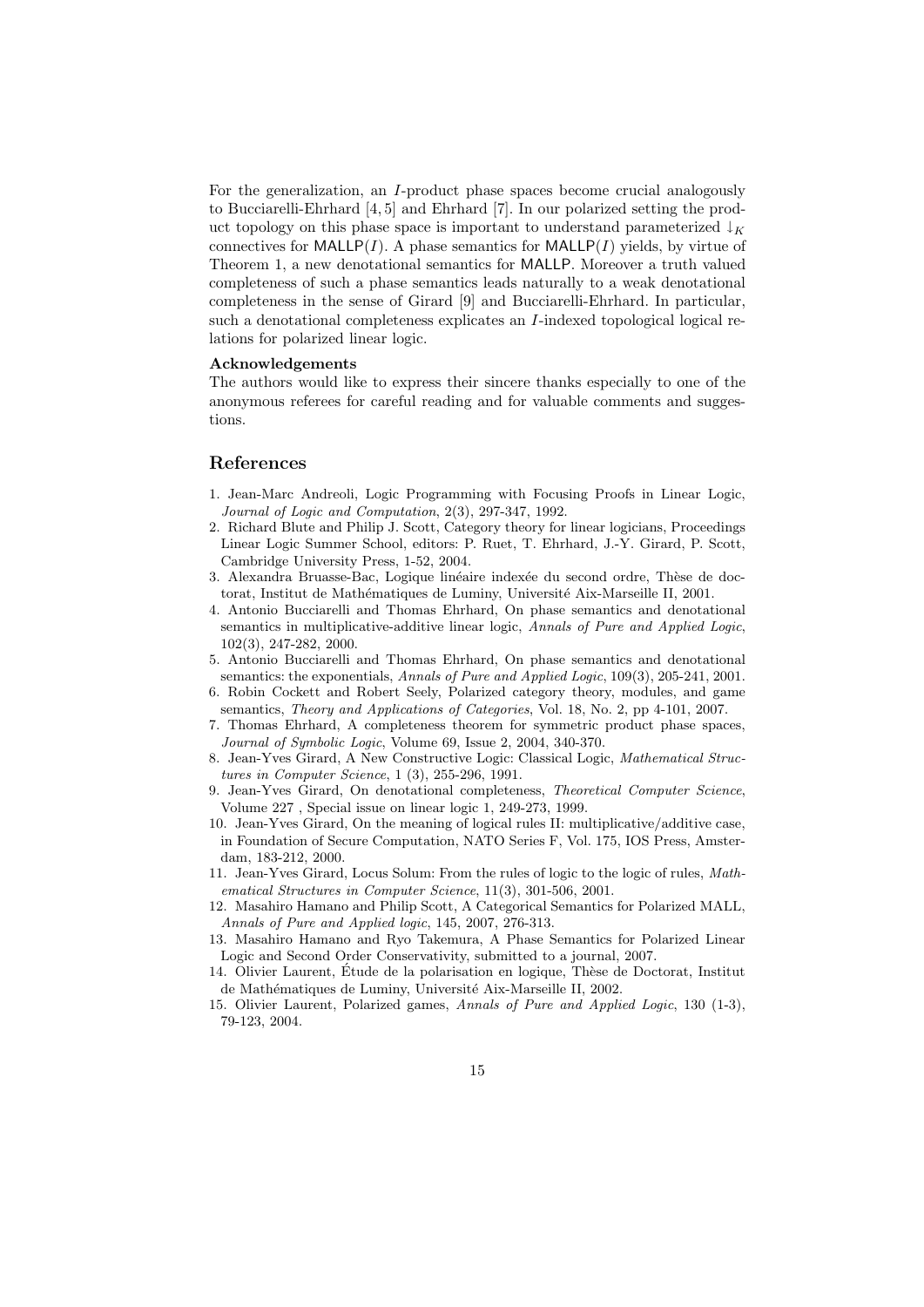# **A Multiplicative additive polarized linear logic** MALLP

**Formulas** of MALLP are given by the following grammar:

*P* ::=  $X$  |  $P ⊗ P$  |  $P ⊕ P$  | **1** | **0** | ↓*N*  $N := X^{\perp}$   $\mid N \mathfrak{B} N \mid N \& N \mid \perp \mid \top \mid \uparrow P$ 

*Notation: P, Q* (with or without subscript) (resp. *N, M*) denote positive (resp. negative) formulas. *∆, Λ* denotes multisets of formulas; *N ,M* denotes sequents consist only of negative formulas, called *negative sequents*.

**Inference rules** of MALLP are defined as follows:

$$
\vdash N, N^{\perp} \qquad \vdash 1 \qquad \text{Here } \Delta \text{ contains at most} \qquad \frac{\vdash \Delta, N \quad \vdash N^{\perp}, \Delta}{\vdash \Delta, \Lambda} \text{ cut}
$$
\n
$$
\frac{\vdash \Delta}{\vdash \Delta, \perp} \perp \qquad \frac{\vdash \Delta, N, M}{\vdash \Delta, N^2 \mathcal{N}} \mathcal{R} \qquad \frac{\vdash \Delta, P \quad \vdash \Delta, Q}{\vdash \Delta, \Lambda, P \otimes Q} \otimes
$$
\n
$$
\frac{\vdash \Delta, N \quad \vdash \Delta, M}{\vdash \Delta, N \ \& \ M} \& \qquad \frac{\vdash \Delta, P}{\vdash \Delta, P \oplus Q} \oplus_1 \qquad \frac{\vdash \Delta, Q}{\vdash \Delta, P \oplus Q} \oplus_2
$$
\n
$$
\frac{\vdash \mathcal{M}, N \quad \downarrow} \qquad \frac{\vdash \Delta, P}{\vdash \Delta, \mathcal{P} \oplus Q} \uparrow
$$

# **B Multi-pointed relational interpretation of** MALLP**-proofs**

 $\mathbf{Definition}$  4 (Interpretation of proofs in  $(\langle \text{ PRel}_l, \text{ PRel}_r \rangle, \text{Rel})$ )

When  $\pi$  is  $\vdash$  **1** , we define

$$
\pi^*=\{\ast_1\}\in\ \mathbf{PRel}_r
$$

When  $\pi$  is *π*1 *` ∆*  $\frac{\vdash \Delta}{\vdash \Delta, \perp}$  ⊥ , we define

$$
\pi^* = \{(\delta, *_\perp) \mid \delta \in \pi_1^*\}
$$

When *π* is *π*1 *` ∆, N, M ` ∆, N*..... .. ... ..... *M*  $\mathcal{R} \rightarrow \infty$  define

$$
^* = \{ (\delta, (a, b)) \mid (\delta, a, b) \in \pi_1^* \}
$$

When *π* is *π*1 *` ∆, P π*2  $\vdash$   $\varLambda, Q$  $\frac{1}{r} \frac{\Delta}{A} \frac{P}{A} \frac{F}{A} \frac{A}{P \otimes Q} \otimes \frac{Q}{Q}$ , we define

*π*

$$
\pi^* = \{(\delta, \lambda, (a, b)) \mid (\delta, a) \in \pi_1^* \text{ and } (\lambda, b) \in \pi_2^*\} \in \mathbf{PRel}_r(\Delta^\perp \otimes \Lambda^\perp, P \otimes Q)
$$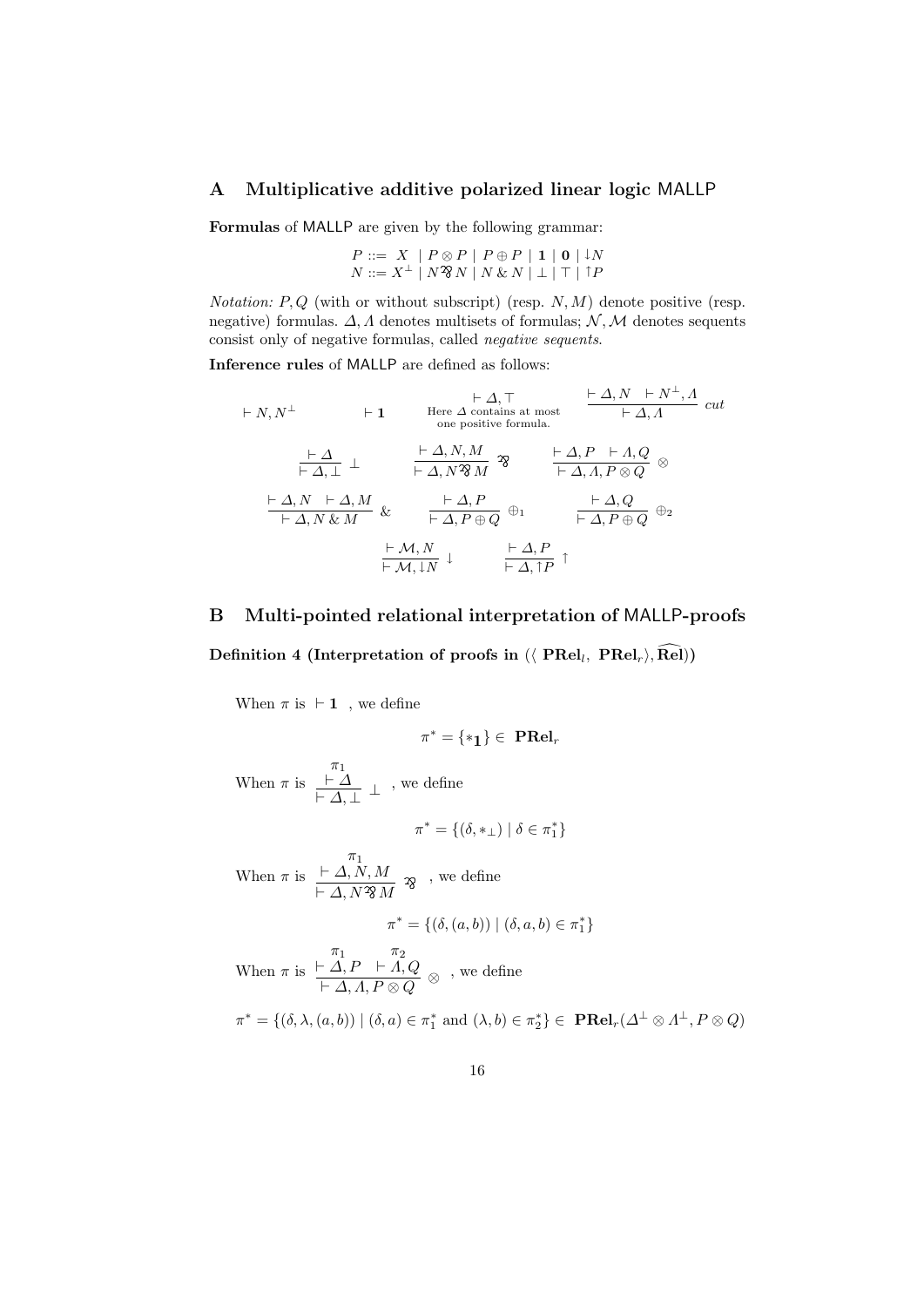When 
$$
\pi
$$
 is  $\frac{\pi_1}{\vdash \Delta, N \vdash \Delta, M} \& ,$  we define  
\n
$$
\pi^* = \{ (\delta, (1, a)) \mid (\delta, a) \in \pi_1^* \} \cup \{ (\delta, (2, b)) \mid (\delta, b) \in \pi_2^* \}
$$
\nWhen  $\pi$  is  $\frac{\pi_1}{\vdash \Delta, P \oplus Q} \oplus_1$ , we define  
\n
$$
\pi^* = \{ (\delta, (1, a)) \mid (\delta, a) \in \pi_1^* \} \in \textbf{PRel}_r(\Delta^{\perp}, P \oplus Q)
$$

Similar for *⊕*2.

When  $\pi$  is  $\vdash \Delta, \top$  we define

*π <sup>∗</sup>* = *∅*

When  $\pi$  is  $\vdash P^{\perp}, P$ , we define

$$
\pi^* = \{(a, a) \mid a \in |P|\} \in \mathbf{PRel}_r(P, P)
$$

When *π* is *π*1 *` ∆, N π*2  $\frac{N \times I}{I \times A}$ , *N*  $\frac{I}{I}$  *cut* , we define  $\pi^* = \{(\delta, \lambda) \mid \exists a, \ (\delta, a) \in \pi_1^* \text{ and } (\lambda, a) \in \pi_2^* \}$ 

Note that  $\pi_2^*$  is always a map in **PRel**<sub>*r*</sub>. Hence  $\pi^*$  is a map either in **PRel**<sub>*r*</sub> or in  $\widehat{\text{Rel}}$  depending whether  $\Delta$  contains a positive formula or not, respectively.

When  $\pi$  is *π*1  $\vdash \mathcal{M}, N$  $\frac{\vdash M, N}{\vdash M, \downarrow N} \downarrow$ , we define  $\pi^* = \pi_1^* \cup \{ (p, *_{\downarrow}) \mid p \in \mathsf{mp}(\mathcal{M}) \}$   $\in \mathbf{PRel}_r(\mathcal{M}^{\perp}, \downarrow N)$ 

 $\pi^*$  is obtained from  $\pi_1^* \in \mathbf{Rel}(\mathcal{M}^\perp, N)$  by the right adjunction of (4).

When *π* is *π*1  $\vdash \mathcal{M}, F$  $\frac{\vdash M, P}{\vdash M, \uparrow P}$  ↑ , we define

$$
\pi^* = \pi_1^* \qquad \in \widehat{\mathrm{Rel}}(\mathcal{M}^\perp, \uparrow P).
$$

 $\pi^*$  is obtained from  $\pi_1^* \in \mathbf{PRel}_r(\mathcal{M}^\perp, P)$  by composing  $\eta: P \to \uparrow P$  which is the unit of the left adjunction of (4); i.e.,  $\eta = \{(p, p) | p \in |P|\}$ . Note that the composition of  $\eta$  acts identically on morphisms.

In the above rules for negative formulas,  $\pi^*$  is a map either in  $\textbf{PRel}_r$  or in  $\textbf{Rel}$ depending whether  $\Delta$  contains a positive formula or not, respectively.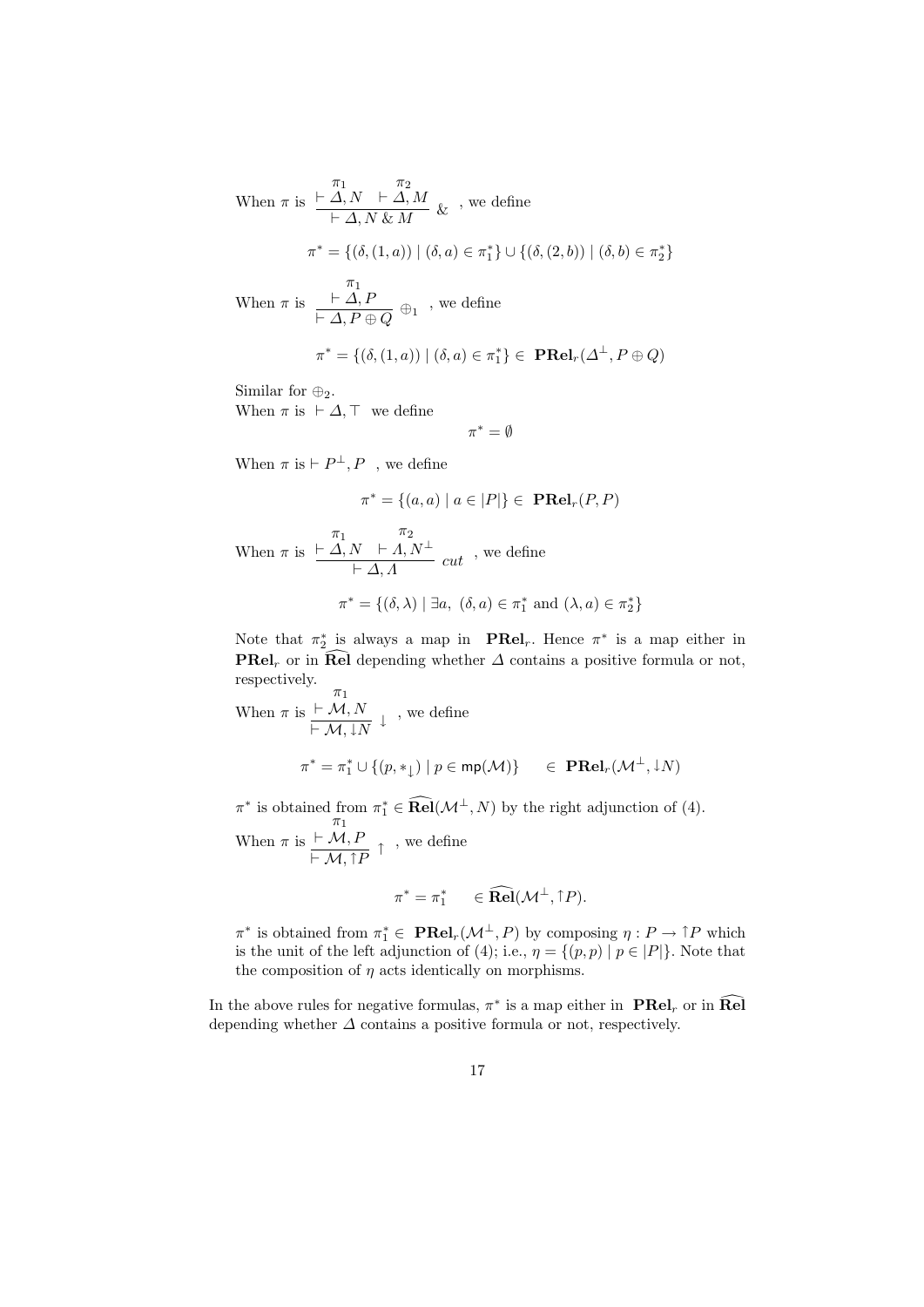### **C Complete definitions**

**Definition 5 (Domains of formulas)** Formulas and their domains of MALLP(*I*) are defined as follows:

- **0** and  $\top$  are two constants, both having *empty* domain.
- For each  $J \subseteq I$ , we introduce two new constants  $\perp_J$  and  $\mathbf{1}_J$ , both of which have *J* as their domains; i.e.,  $d(\mathbf{1}_J) = d(\perp_J) = J$ .
- For each  $J \subseteq I$ ,

if *P* and *Q* are positive formulas such that  $d(P) = d(Q) = J$ , then  $P \otimes Q$  is a positive formula with  $d(P \otimes Q) = J$ .

if *N* and *M* are negative formulas such that  $d(N) = d(M) = J$ , then  $N^2 M$ is a negative formula with  $d(N \mathcal{R} M) = J$ .

- For *J, K ⊆ I*, with *J ∩ K* = *∅*,
- if *P* and *Q* are positive formulas with  $d(P) = J$  and  $d(Q) = K$ , then  $P \oplus Q$ is a positive formula with  $d(P \oplus Q) = J + K$ .

if *N* and *M* are negative formulas with  $d(N) = J$  and  $d(M) = K$ , then  $N \& M$  is a negative formula with  $d(N \& M) = J + K$ .

**Definition 9 (Translation of** MALLP**-formulas)** To any formula *A* of MALLP, and any family  $a \in |A|^J$ , we associate a formula  $A\langle a \rangle$  of **MALLP**(*I*) of domain *J* as follows:

- For  $A \equiv \mathbf{0}$  or  $A \equiv \top$ , if  $J \neq \emptyset$  then, since  $|A|^J = \emptyset$  in that case,  $A\langle a \rangle$  is undefined. If  $J = \emptyset$ , then  $|A|^J$  has exactly one element, namely the empty family  $\emptyset$ , and we set  $\mathbf{0}\langle\emptyset\rangle = \mathbf{0}$  and  $\top\langle\emptyset\rangle = \top$ .
- $\text{If } A \equiv \mathbf{1} \text{ or } A \equiv \bot \text{, then } a \text{ is the constant family } (*)_J \text{, and we set } \mathbf{1} \langle (*)_J \rangle =$  $\mathbf{1}_I$  and  $\perp \langle (*)_I \rangle = \perp I$ .
- If  $A \equiv P \otimes Q$ , then  $a = b \times c$  with  $b \in |P|$ <sup>*J*</sup> and  $c \in |Q|$ <sup>*J*</sup>, and we set  $A\langle a \rangle = P\langle b \rangle \otimes Q\langle c \rangle$  which is a well-formed formula of MALLP(*I*) of domain *J*.
- Similarly for  $A \equiv N^2 M$ , we set  $A\langle a \rangle = N \langle b \rangle^2 M \langle c \rangle$ .
- $P \oplus Q$ , then  $a = b + c$  with  $b \in |P|^K$  and  $c \in |Q|^L$  and  $K + L = J$ . Then we set  $A\langle a \rangle = P\langle b \rangle \oplus Q\langle c \rangle$  which is a well-formed formula of MALLP(*I*) of domain *J*.

Similarly for  $A \equiv N \& M$ , we set  $A\langle a \rangle = N\langle b \rangle \& M\langle c \rangle$ .

## **D Omitted proofs**

**Proof of Lemma 2.** By induction on *A*. We show the particular case where  $A \equiv \downarrow_K N$  with  $d(N) = L$  such that  $K + L = J$ . Other cases are shown by the same way as [4]. Since  $\vdash_L N, N^{\perp}$  is provable by the induction hypothesis, we have the following proof:

$$
\frac{\vdash_L N, N^\perp}{\vdash_L N, \uparrow_\emptyset N^\perp} \uparrow
$$
  

$$
\frac{\vdash_L N, \uparrow_\emptyset N^\perp}{\vdash_{K+L} \downarrow_K N, \uparrow_K N^\perp} \downarrow_K
$$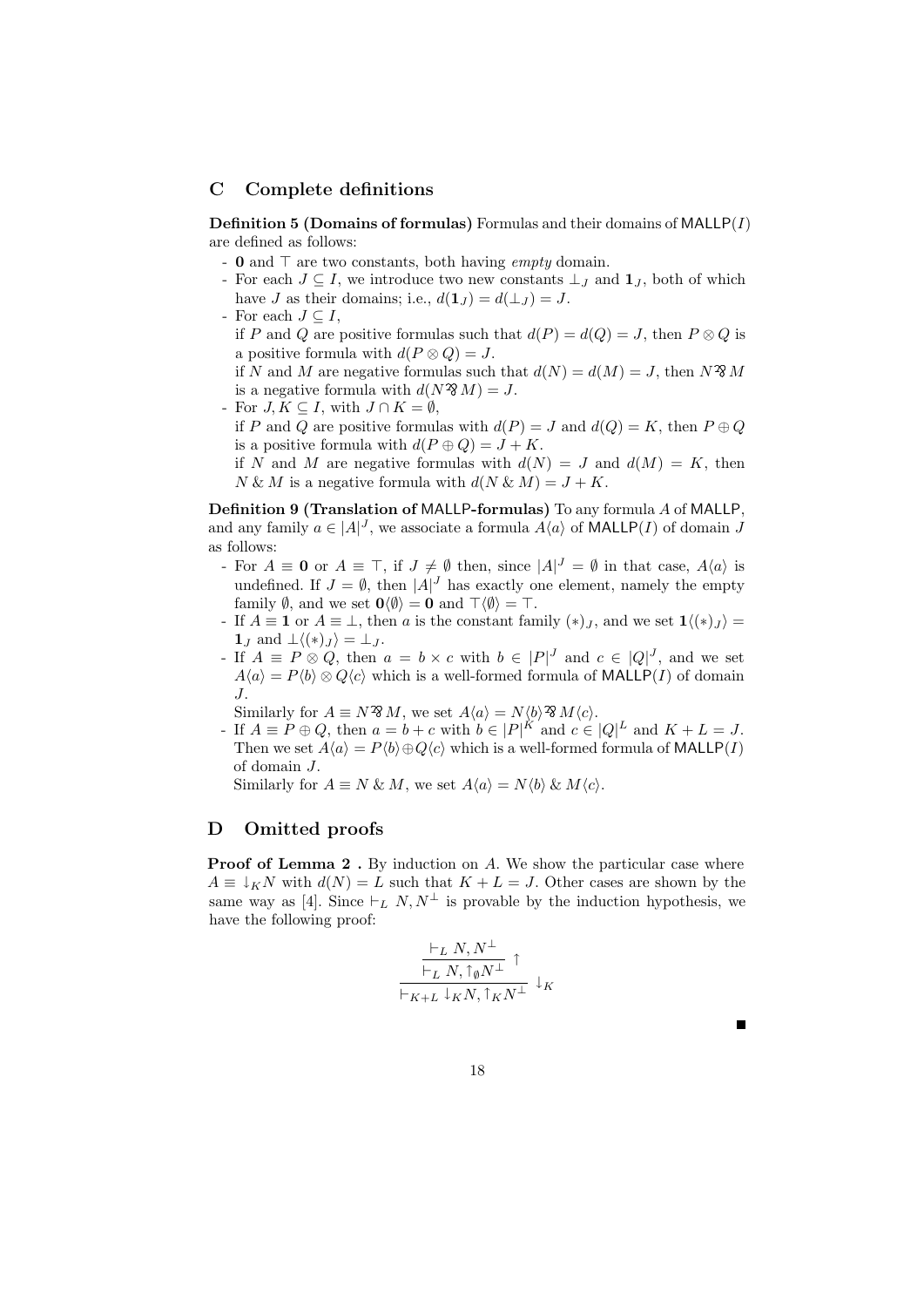**Proof of Lemma 3.** By induction on the proof of  $\vdash$  *J*  $\Delta$ . When the last rule of the proof is  $\frac{\vdash_J \mathcal{M}\upharpoonright_J N}{\vdash_{L+J} \mathcal{M}, \downarrow_L N} \downarrow_L$ , by the induction hypothesis,  $\vdash_{J \cap K} M\upharpoonright_{J \cap K} N\upharpoonright_K$  is provable. Then we have the following proof:

$$
\frac{\vdash_{J\cap K} \mathcal{M} \upharpoonright_{J\cap K}, N \upharpoonright_K}{\vdash_{(L\cap K)+(J\cap K)} \mathcal{M}, \downarrow_{L\cap K} (N \upharpoonright_K)} \downarrow_{L\cap K}
$$

where  $(L \cap K) + (J \cap K) = (L + J) \cap K$  and  $\downarrow_{L \cap K}(N|_{K}) = (\downarrow_{L} N)|_{K}$ .

**Proof of Lemma 4.** Straightforward by induction on the construction of proof of  $\vdash_J \Delta$  as in [14].

**Proof of Lemma 5.**  $\mathcal{F}$ -rule is immediate. For &-rule, assume that  $\vdash_{K+L}$  $M, N \& M$  is provable, where  $d(N) = K$  and  $d(M) = L$  with  $K \cap L = \emptyset$ . We show that the left premise sequent of  $&$ -rule is provable. The same applies to the right premise sequent. Lemma 3, by restricting the domain of the sequent to  $(K + L) ∩ K$ , implies that  $\vdash_K \mathcal{M} \upharpoonright_K (N \& M) \upharpoonright_K$  is provable. Note that  $d(M)$ is  $\emptyset$  in  $(N \& M)$ <sup>*K*</sup> because *K* and *L* are disjoint. On the other hand,  $\vdash_K N^{\perp}$ , N is provable by Lemma 2. Thus we have the following proof of  $\vdash_K \mathcal{M} \upharpoonright_K N$ :

$$
\frac{\vdash_K N^\perp, N}{\vdash_K M\upharpoonright_K (N \& M)\upharpoonright_K} \xrightarrow{\vdash_K N^\perp, N} \bigoplus_{\mathcal{U}} \oplus_1
$$
  
\n
$$
\vdash_K M\upharpoonright_K N^\perp \oplus M^\perp, N
$$
 cut

**Proof of Lemma 7.** By induction on *A*. In particular, when  $A \equiv \downarrow_K N_L$ , by the induction hypothesis, there is unique  $a \in |N_L|\mathfrak{g}|^L$  such that  $N_L = N_L|\mathfrak{g}|^L$ . By taking  $(*_{\downarrow})_K \in {*_{\downarrow}}^K$ , we have  $(\downarrow_K N_L) = (\downarrow_K N_L)_{\emptyset} \langle (*_{\downarrow})_K + a \rangle$ .

Г

**Proof of Proposition 2.** By induction on the number of  $\&$  in  $\mathcal{M}[*_1, \ldots, *_n]$ . *(Base case)* By identifying  $\mathfrak{B}$ 's with commas, *M* is of the form  $\dagger_1 P_1, \ldots, \dagger_n P_n$ . Then the side condition is written as  $K \subseteq \bigcap_{\dagger_m \in \partial M} d(\dagger_m)$ . The given  $\gamma$  is of the form  $\delta \times b$  such that  $\delta \in (|\dagger_1 P_1| \times \cdots \times |\dagger_n P_n|)^{K+J}$  and  $b \in |\downarrow M|^{K+J}$ . Note that  $b \upharpoonright K$ , the restriction of *J*-indexed family *b* to *K*, is a constant family  $(*_{\downarrow})_K$ . Then the side condition equivalently says that,  $\delta$   $K = ((*_{\dagger_1}, \ldots, *_{\dagger_n}))_K$  where  $(*_{\dagger_1}, \ldots, *_{\dagger_n}) \in \text{mp}(M)$ . This is equivalent that  $\gamma$  is right-multi-pointed: When  $(x, *_{\downarrow}) \in \gamma$ , we have  $(x, *_{\downarrow}) \in \gamma \upharpoonright_K = \delta \upharpoonright_K \times b \upharpoonright_K$ , which means  $x \in \text{mp}(M)$ .

*(Induction case)* We assume, without loss of generality, that *M* is of the form  $\mathcal{L}, B_1 \& B_2$ . Let  $d(B_1) = K_1 + J_1$  and  $d(B_2) = K_2 + J_2$  such that  $K = K_1 + K_2$ and  $J = J_1 + J_2$ .

Since & is reversible, from the premise sequent  $\vdash_J (\mathcal{L}, B_1 \& B_2) \upharpoonright_J N$  of given *↓K*-rule, we obtain

$$
\frac{\vdash_{J_1} \mathcal{L} \upharpoonright_{J_1}, B_1 \upharpoonright_{J_1}, N \upharpoonright_{J_1} \vdash_{J_2} \mathcal{L} \upharpoonright_{J_2}, B_2 \upharpoonright_{J_2}, N \upharpoonright_{J_2}}{\vdash_{J} \mathcal{L} \upharpoonright_{J_1}, B_1 \upharpoonright_{J_1} \& B_2 \upharpoonright_{J_2}, N} \&
$$